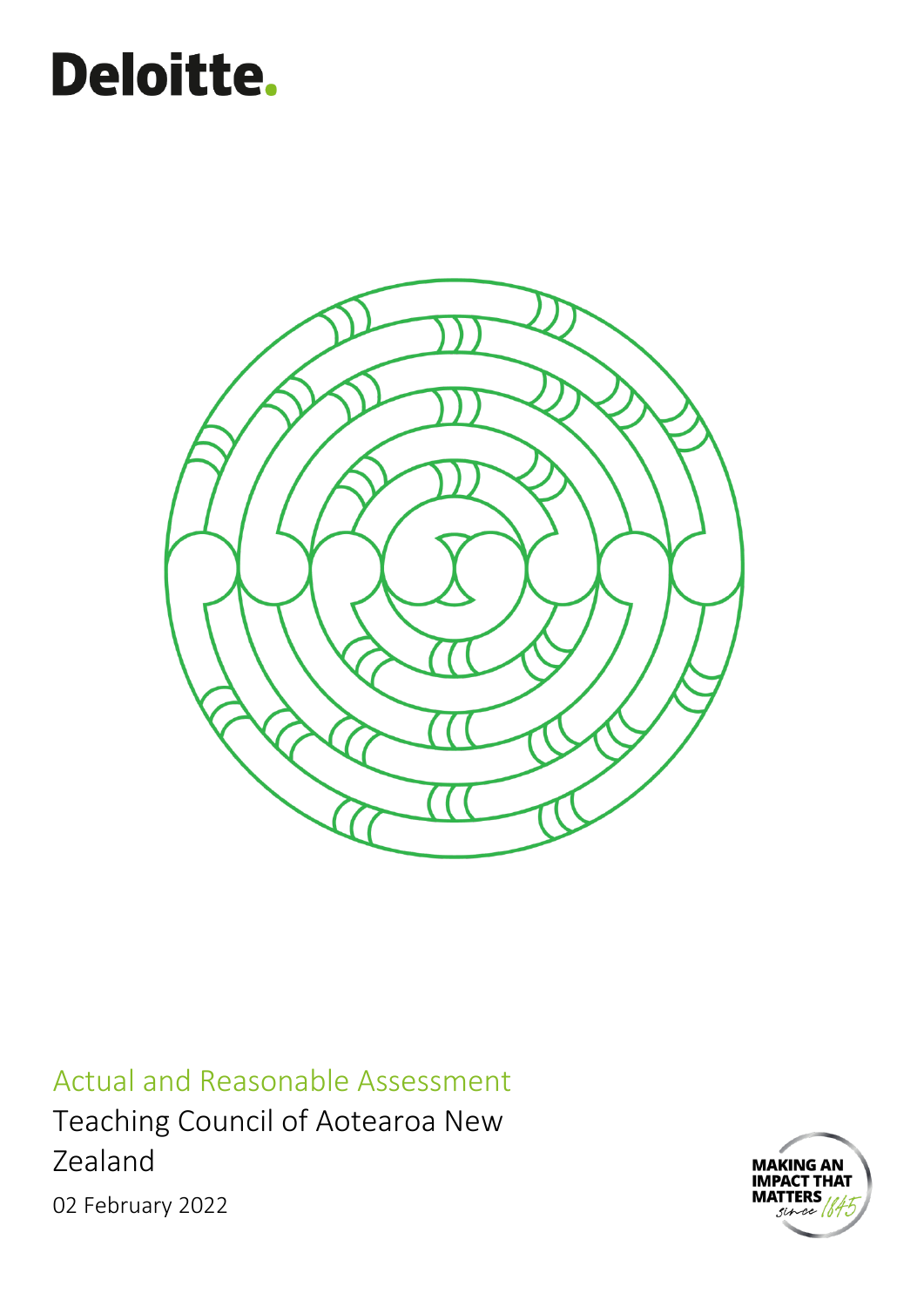# <span id="page-1-0"></span>Contents

| Contents                         |    |
|----------------------------------|----|
| Glossary                         | 4  |
| Introduction                     | 5  |
| Benchmarking                     | 8  |
| Management                       | 17 |
| Costings                         | 21 |
| Appendix A – Benchmarking Tables | 25 |
| Appendix $B -$ Costings          | 26 |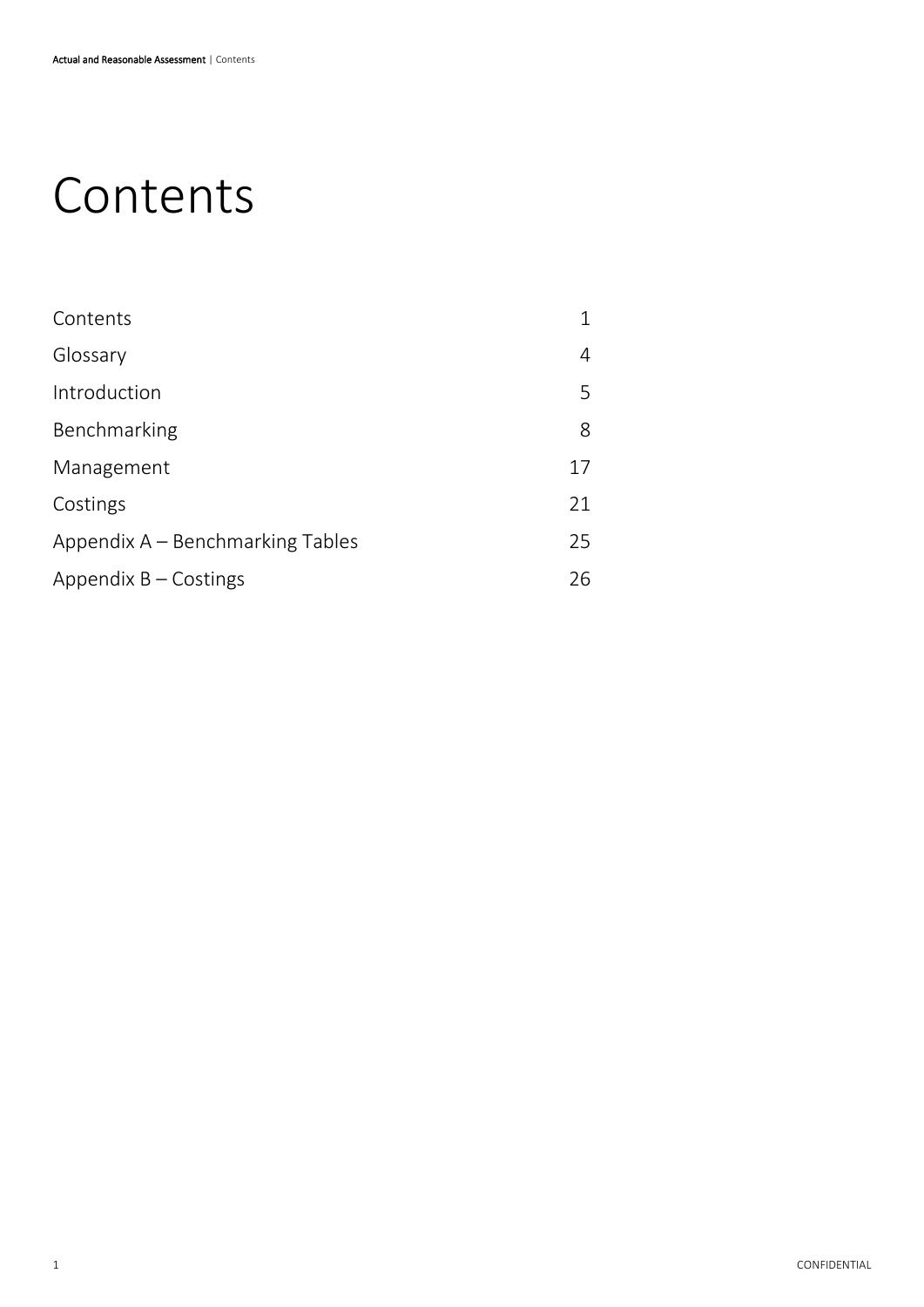### **Important message to any person who has access to this document**

# Limitations and Disclaimer

Any person who obtains access to and reads this report, accepts, and agrees the following terms:

- The reader understands that the work performed by Deloitte was performed in accordance with instructions provided by our addressee client, the Teaching Council of Aotearoa New Zealand (the Council), and was performed exclusively for our addressee client's sole benefit and use.
- The reader acknowledges that this document was prepared at the direction of the Council and may not include all procedures deemed necessary for the purposes of the reader. This report is based on the specific facts and circumstances relevant to our addressee client.
- Deloitte, its partners, principals, employees, and agents make no statements or representations whatsoever concerning this document, and the reader acknowledges that it may not rely on any such statements or representations made or information contained within the document.
- In developing this report, Deloitte has relied upon and assumed, without independent verification, the accuracy and completeness of all information provided to us by the Council and otherwise publicly available. Deloitte expresses no opinion on the accuracy, reliability and completeness of such information.
- The reader agrees that, to the maximum extent permitted by law, Deloitte, its partners, principals, employees and agents exclude and disclaim all liability (including without limitation, in contract, in tort including in negligence, or under any enactment), and shall not be liable in respect of any loss, damage or expense of any kind (including indirect or consequential loss) which are incurred as a result of the reader's use of this report, or caused by this report in any way, or which are otherwise consequent upon the gaining of access to or reading of the document by the reader.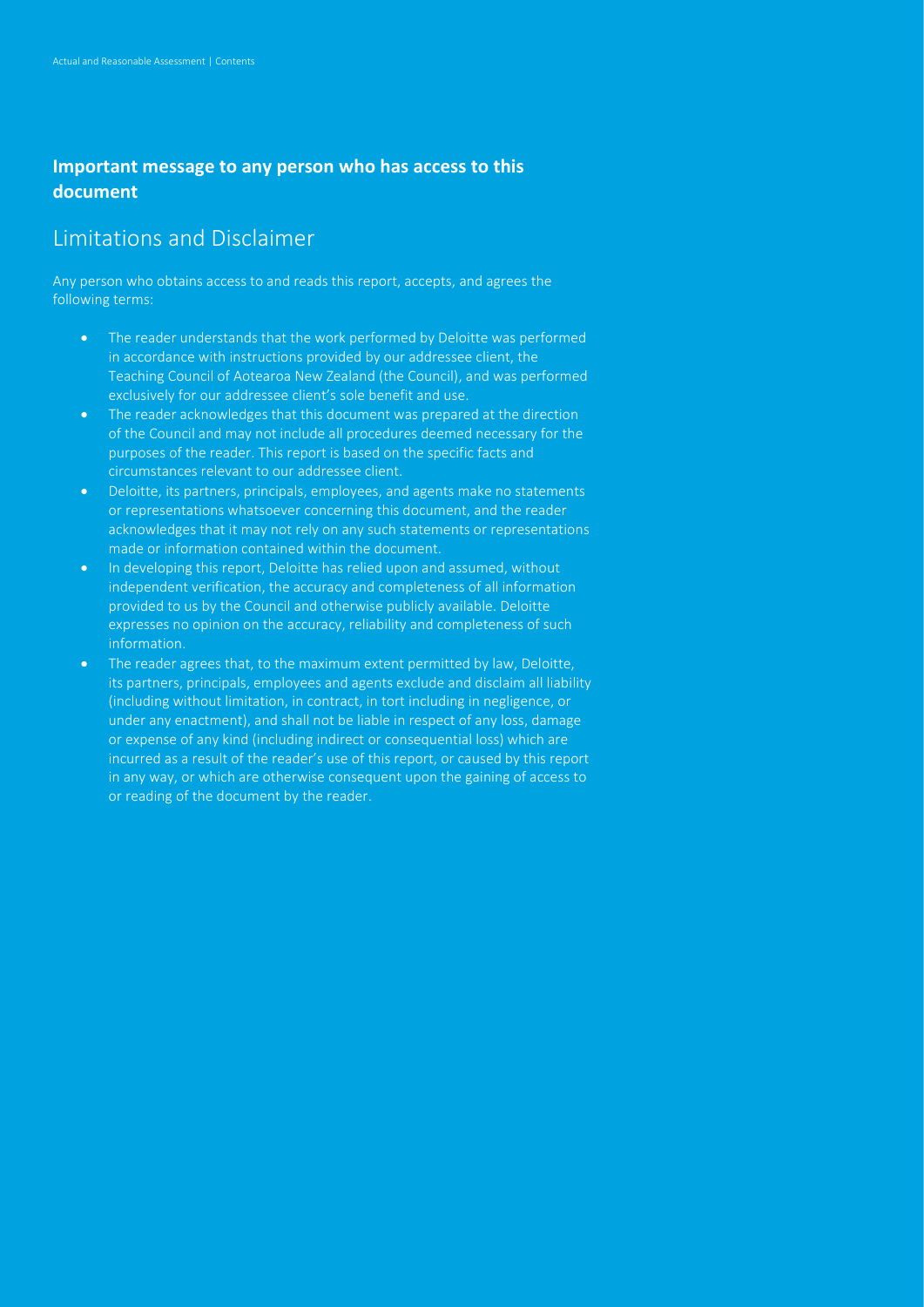Clive Jones Deputy Chief Executive – Operational Services Teaching Council of Aotearoa New Zealand

02 February 2022

Dear Clive,

We have completed our draft report (the Report) in relation to whether the costs of the Teaching Council of Aotearoa New Zealand (the Council) are "actual and reasonable". You requested this report as part of your preparations for consultation on proposed fees and levies under Section 479(1) of the Education and Training Act 2020.

We have relied upon audited financial data for FY20, and FY21 data that is subject to audit, and accept the historic cost information we have reviewed represents actual costs.

Our assessment of reasonableness has included three components:

- a) Specific benchmarking with a number of analogous organisations to provide quantitative comparisons of key costs.
- b) Understanding (through interviews and working sessions with the Council) the management practices of the Council, how resourcing decisions are made, approach and controls to costs, including salary setting processes.
- c) Review of the Council's forecast operating costs, including review and challenge of assumptions made, any material changes from historic actual costs, and parallel calculations of the forecast for consistency with our understanding.

Our review of the available information across all of these three components has not highlighted any issues of reasonableness overall.

Therefore, we are satisfied that the Council's proposed costs for delivering its functions, as a part of its planned consultation on proposed fees and levies, are reasonable based on the assessment above.

We would like to acknowledge the time and effort of the Council staff who have worked with us throughout this project within very tight timeframes. We appreciate the open and transparent way the Council teams have responded to our questions and shared their thoughts. We would also like to thank the people in the Ministry of Education's Monitoring and Appointments team, who gave their time to talk to us about the Council.

Yours sincerely,

John Tan

Partner for Deloitte Limited (as trustee for the Deloitte Trading Trust)

Rauno Engel Director & Project Lead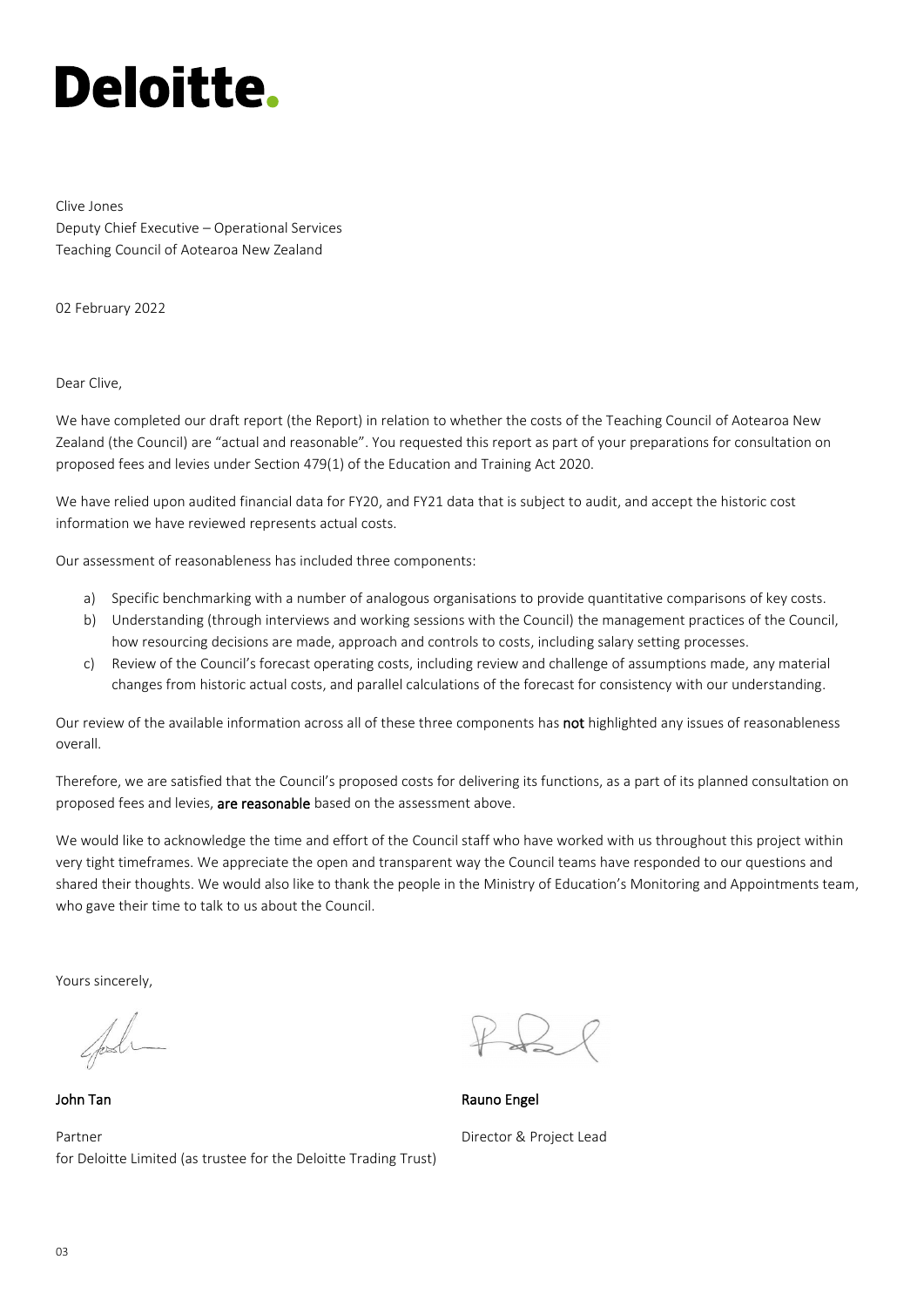# <span id="page-4-0"></span>Glossary

| <b>Term</b>         | <b>Description</b>                                                                      |
|---------------------|-----------------------------------------------------------------------------------------|
| <b>AITSL</b>        | Australian Institute for Teaching and School Leadership                                 |
| <b>BASS</b>         | Benchmarking Administrative and Support Services                                        |
| <b>CAANZ</b>        | Chartered Accountants Australia and New Zealand                                         |
| ETA                 | Education and Training Act 2020                                                         |
| <b>FY</b><br>FY(NN) | <b>Financial Year</b><br>For example, FY21 is the Financial Year ended 30 June 2021     |
| <b>MCNZ</b>         | Midwifery Council                                                                       |
| <b>NCNZ</b>         | Nursing Council of New Zealand                                                          |
| <b>NESA</b>         | NSW Education Standards Authority                                                       |
| <b>NZRAB</b>        | New Zealand Registered Architects Board                                                 |
| <b>PCNZ</b>         | Pharmacy Council of New Zealand                                                         |
| QCT                 | Queensland College of Teachers                                                          |
| <b>SWRB</b>         | Social Workers Registration Board                                                       |
| The Bill            | The Education and Training (Teaching Council Fees, Levies, and Costs)<br>Amendment Bill |
| The Council         | Teaching Council of Aotearoa New Zealand                                                |
| <b>TRBSA</b>        | Teachers Registration Board of South Australia                                          |
| VIT                 | Victoria Institute of Teaching                                                          |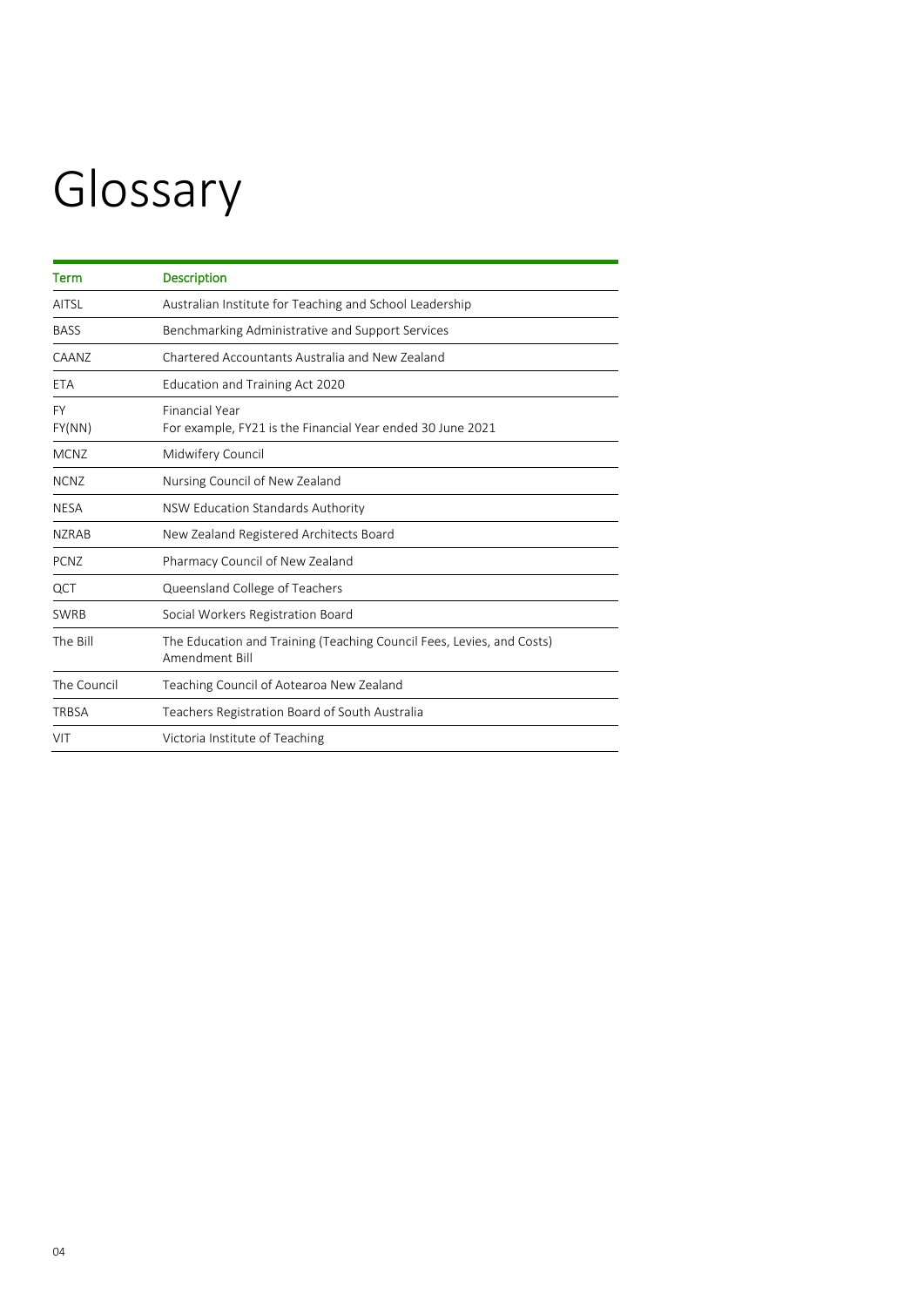# <span id="page-5-0"></span>Introduction

The Teaching Council of Aotearoa New Zealand has been engaging with key stakeholders in the education system on the Council's functions and expected costs as a part of a pre-consultation process. The Council has sought an independent assessment to provide confidence that its proposed costs for delivering its functions are 'actual and reasonable.'

#### **Context – The Teaching Council**

The Teaching Council of Aotearoa New Zealand (the Council) is the professional body for teachers. The Council works with and for registered and certificated teachers in New Zealand, in early childhood, primary and secondary schooling and in English- and Māori-medium settings.

The purpose of the Council is set out under section 478 of the Education and Training Act 2020 (ETA), which is to ensure safe and high-quality leadership, teaching and learning for children and young people, by ensuring teachers are competent, fit to practice and accountable for the way in which they teach.

As per section 479 of the ETA, the Council is responsible for:

- Registering and certificating New Zealand teachers
- Keeping a register of all teachers
- Protecting the reputation of the teaching profession
- Setting standards for teacher practice and behaviour
- Promoting continuous learning for teachers so their skills are up to date
- Enhancing leadership for all teachers
- Managing concerns about conduct or competence
- Making sure teacher students and new teachers get the right training (by approving and monitoring Initial Teacher Education).

The Education and Training (Teaching Council Fees, Levies, and Costs) Amendment Bill (the Bill) traversed through the legislative process and received Royal Assent on 19 November 2021. Section 480 (3C) of the Bill requires that the Council can only recover actual and reasonable costs incurred in performing its functions.

#### **Background**

The Council has been engaging with key stakeholders in the education system on the Council's functions and expected costs as part of a pre-consultation process. A wider consultation on proposed fees and levies, with registered teachers and holders of limited authorities to teach is planned for early 2022.

The purpose of this Report is to provide an independent assessment to the Council of whether the Council's costs are actual and reasonable.

The Education and Training (Teaching Council Fees, Levies, and Costs) Amendment Bill (the Bill) requires that the Council can only recover actual and reasonable costs incurred in performing its functions.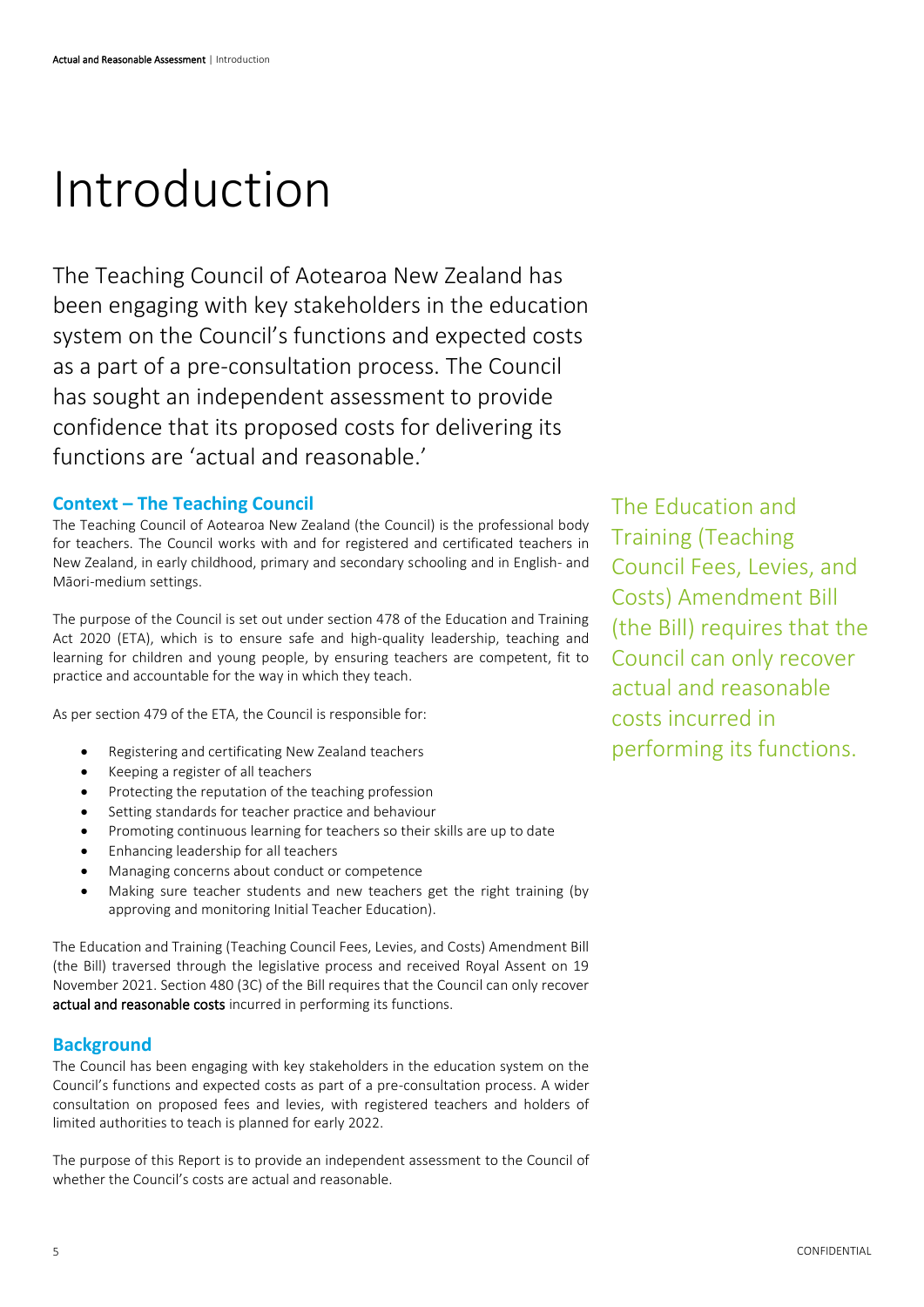#### **Our approach**

We note there is no clear and objective definition of what constitutes reasonable costs. Inherently, this requires professional judgement and different parties could reach different conclusions.

To address the question of whether the Council's costs are 'actual' we have used the actual financial results (per the Council's information) for FY21 as our starting point. The audit of the Council's FY21 financial results is currently underway, and we have assumed the audit will not raise any material issues. We expect Council stakeholders to take confidence that its costs are 'actual' from the financial audit.

To address the question of whether the Council's costs are 'reasonable', we have sought and assessed quantitative and qualitative information. Our broad approach in doing so has been to look for indications or evidence the costs are not reasonable – and in the absence of such to accept that they are reasonable.

We have completed our assessment in three sections.

1. Benchmarking: *How do the Council's costs compare with costs of other similar organisations?*

We have benchmarked the Council's organisational costs with publicly available information for a small number of other relevant professional bodies and organisations. This has included specific comparisons with various Australian teaching professional bodies. Cost comparisons made include total costs per member, total costs per full-time employee (FTE), average personnel costs (salary), external legal fees, and corporate services per FTE. We note various organisations have different sets of responsibilities and functions, and this provides important context for benchmarking.

The purpose of this line of enquiry was to highlight consistencies or significant discrepancies between the Council's costs and those of other organisations.

2. Management: *Does the Council have good management practices?*

In our experience, organisations with good management practices are less likely to incur unreasonable or excessive costs, than organisations with weak management disciplines. We have questioned Council management's approach to how resourcing decisions are made. This has included specifically understanding processes around budgeting and cost control, as well as how salaries are set.

The purpose of this line of enquiry was to gain confidence that the Council's management disciplines make it unlikely it is incurring unreasonable costs.

3. Costings: *Have the future costs the Council is basing its fees and levies consultation on been forecast appropriately?*

We have developed a 'shadow' forecast of future costs per main function, based on the Council's actual FY21 costs, planned budget for FY22 and additional assumptions for cost pressures for three additional outyears (FY23-25). This has involved identifying and adjusting for any one-off and unusual items, known or expected changes in business activity, and inflationary pressures, and reconciling our calculations back to the Council's budget and forecasts.

The purpose of this report is to provide an independent assessment of whether the Council's costs are actual and reasonable.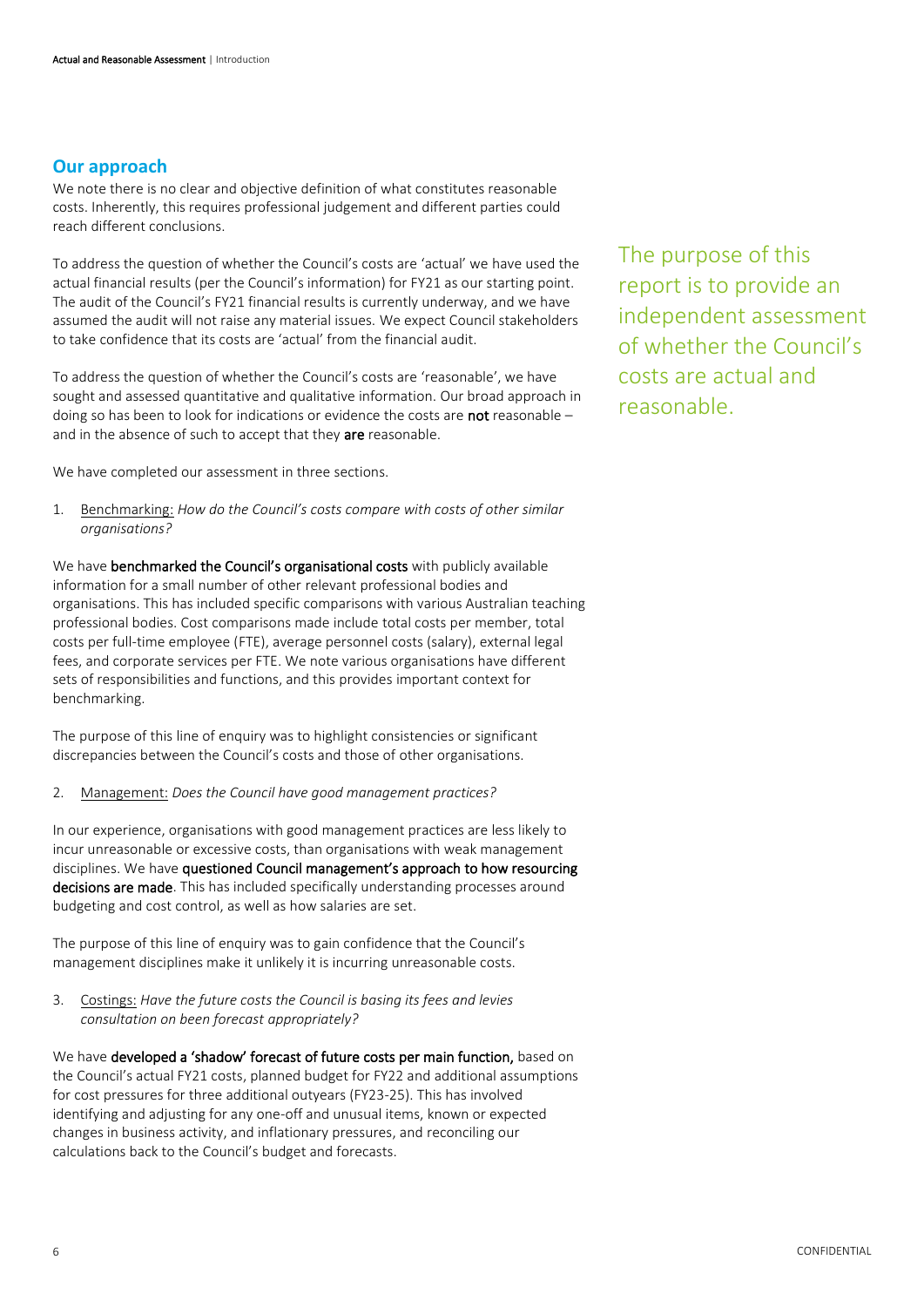The purpose of this line of enquiry was to challenge and test the Council's assumptions and calculations – both for setting the current year budget (FY22) and the three out years the fees and levies consultation will be based on.

Each of these three lines of enquiry is discussed in further detail in the sections below in the remainder of this report.

### Scope exclusions

We have assumed and relied on information provided for FY21 from the Council's systems to reflect actual costs. We have not carried out any further procedures to test that the Council's information represents actual costs.

Any consideration of fees or other revenues / recoveries is out of scope for this Report.

#### **Limitations**

We have relied upon audited financial data for FY20 and FY21 data that is subject to audit, and accept the historic cost information we have reviewed represent actual costs. Our findings and analysis may not be accurate if the FY21 audit is qualified or notes any material issues.

This report is limited by the time available for the work, the agreed scope, the information available, the accessibility of information sources, and clarity or lack of clarity of the objectives.

Our work performed does not constitute an assurance engagement in accordance with New Zealand standards for assurance engagements, nor represent any form of audit under New Zealand standards on auditing (International Standards on Auditing (New Zealand)), and consequently, no assurance conclusion nor audit opinion has been provided. We do not warrant that our enquiries have identified or revealed any matter which an assurance engagement or audit might disclose.

In no way does Deloitte guarantee or otherwise warrant that any forecasts of costs or financial position of the Council will be achieved. Forecasts are inherently uncertain. They are predictions of future events which cannot be assured. They are based upon assumptions, many of which are beyond control. Actual results will vary from the forecasts and these variations may be significantly more or less favourable.

Deloitte has not reviewed, nor commented on, the logical integrity of any financial model, or any governance and model management processes established in relation to any Model. Deloitte has relied on a static base case of financial information (actuals and forecasts) provided by the Council.

Deloitte has not reviewed any scenarios or undertaken any sensitivity analysis. Deloitte has not flexed the value of any input assumptions, other than through the development of the shadow forecast. Deloitte has no responsibility to update the Report for events and circumstances occurring after the date of this report. We have no responsibility for changes made to the Council's financial information.

Note all dollar figures in this report are nominal New Zealand dollars. Numbers in tables may not add precisely due to rounding.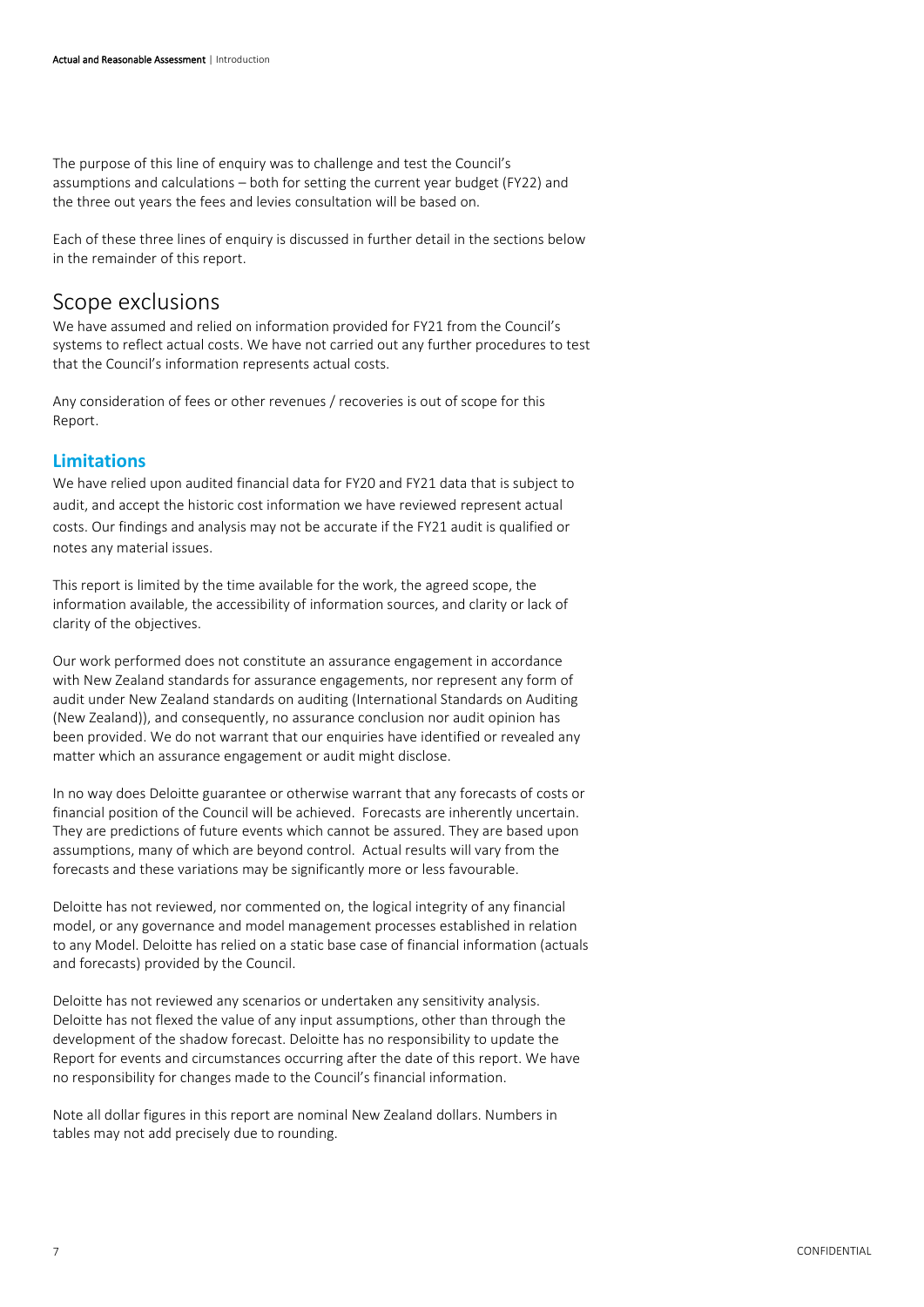# <span id="page-8-0"></span>Benchmarking

### **Approach**

Our assessment of the Council's proposed costs for delivering its functions includes specific benchmarking with a small number of similar organisations to provide quantitative comparisons of key costs in an appropriate context (including scope and scale of activities).

Information about organisations was sourced from published annual reports and financial statements. Comparison information for the Teaching Council comes from its annual reports, consultation report and internal cost model. Public sector benchmarks were sourced from publicly available information published by the Public Services Commission.

#### **Comparator Organisations**

We identified the organisations below as appropriate comparable benchmarks, based on our understanding of roles and availability of information. We have used comparative information obtained from the relevant organisations annual reports in FY18, FY19 and FY20, usually averaged over the three-year period.

Each organisation is unique, and we do not expect exact matches from benchmarking results, but rather an indication of whether there may be unusual costs or features. We also note organisations may have one-off events that can skew operational and financial results in any one year; we sought to mitigate such risk by using three-year averages.

| Organisation                                                           | <b>Average Members Average FTE</b><br>(2018-2020) | $(2018 - 2020)$ | <b>Head Office</b> | <b>Description</b>                                                                                                                                                                                                                                                                       |
|------------------------------------------------------------------------|---------------------------------------------------|-----------------|--------------------|------------------------------------------------------------------------------------------------------------------------------------------------------------------------------------------------------------------------------------------------------------------------------------------|
| Teaching Council of $104,9581$<br>Aotearoa NZ                          |                                                   | 106.0           | Wellington, NZ     | The Council is responsible for registering and certificating teachers,<br>setting and maintaining professional standards, ensuring teachers are<br>competent and fit to practice, setting standards for programmes that<br>lead to teacher registration, and approval of ITE programmes. |
| Queensland College 109,675<br>of Teachers (QCT)                        |                                                   | 66.0            | Brisbane, QLD      | The QCT is has responsibilities for registration, certification and<br>professional conduct in Queensland. (QCT information obtained from<br>FY18, 19 and 20 annual reports) <sup>2</sup>                                                                                                |
| <b>Victoria Institute of</b> 133.417<br>Teaching (VIT)                 |                                                   | 89.3            | Melbourne, VIC     | The VIT provides registration, certification and professional conduct<br>services to teachers in Victoria. (VIT information obtained from FY18,<br>19 and 20 annual reports) <sup>3</sup>                                                                                                |
| <b>Teachers</b><br>Registration Board of<br>South Australia<br>(TRBSA) | 35.791                                            | N/A             | Adelaide, SA       | The TRBSA provides registration, certification and professional<br>conduct services to teachers in South Australia. (TRBSA information<br>obtained from FY18, 19 and 20 annual reports) 4                                                                                                |

 $1$  Teachers holding a current practising certificate or Limited Authority to Teach

<sup>2</sup> QCT 2020 Annual Report, p55. QCT 2019 Annual Report, p57. QCT 2018 Annual Report, p55

<sup>&</sup>lt;https://www.qct.edu.au/about/corporate-publications> Accessed Dec 2021

<sup>3</sup> VIT 2020 Annual Report, p39. VIT 2019 Annual Report, p36. VIT 2018 Annual Report, p38

<sup>&</sup>lt;https://www.vit.vic.edu.au/about/reports> Accessed Dec 2021

<sup>4</sup> TRBSA 2020 Annual Report, p29. TRBSA 2019 Annual Report, p23. TRBSA 2018 Annual Report, p26.

<sup>&</sup>lt;https://www.trb.sa.edu.au/annual-report> Accessed Dec 2021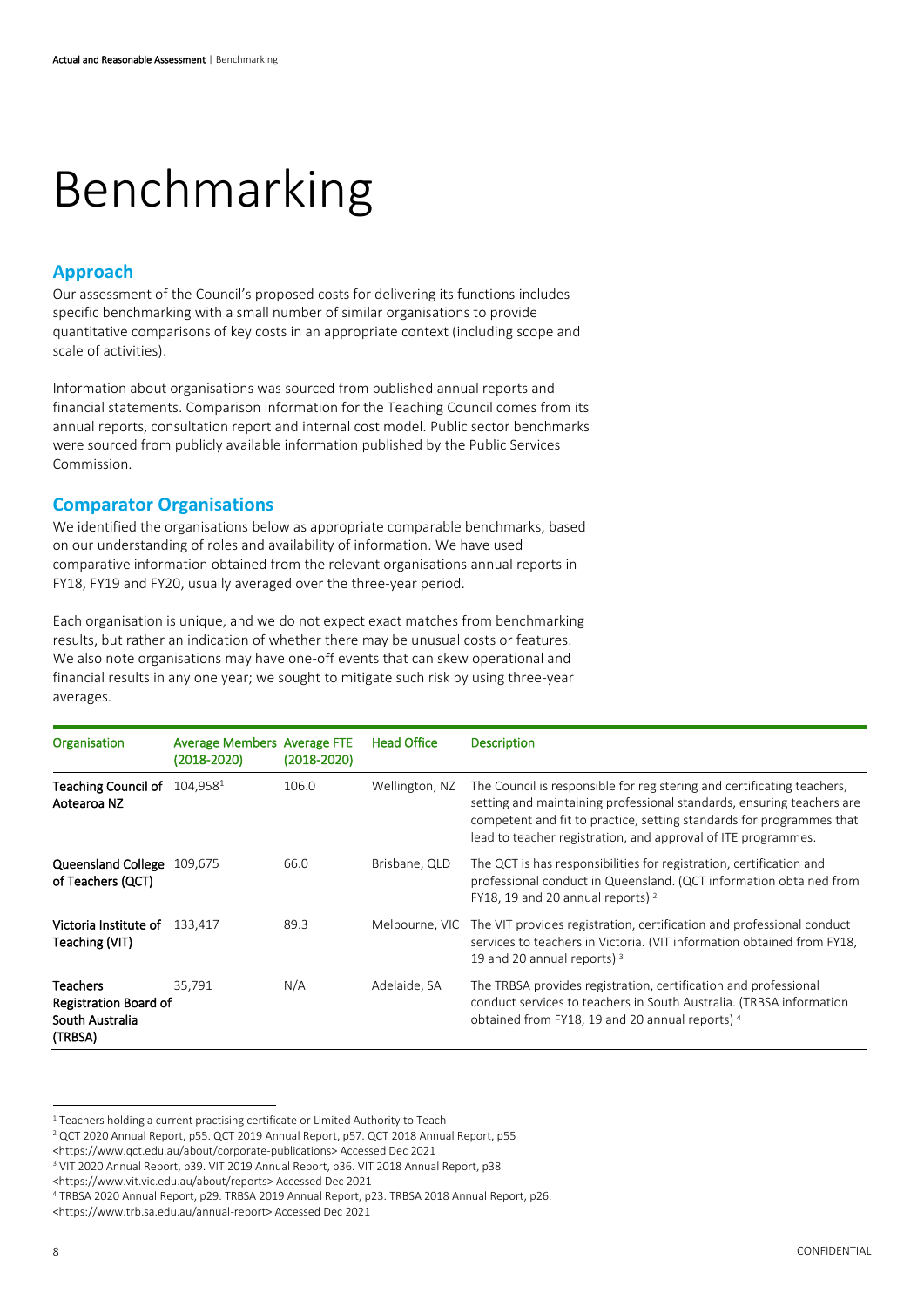| <b>NSW Education</b><br><b>Standards Authority</b><br>(NESA)                    | $^{\sim}$ 150,000 | N/A   | Sydney, NSW    | NESA is responsible for monitoring the quality of teaching, assessment<br>and schools in New South Wales. Additionally, NESA is tasked with the<br>provision of the curriculum for school children from kindergarten to<br>year 12 in the state. (NESA information obtained from FY18, 19 and 20<br>annual reports) <sup>5</sup> |  |  |
|---------------------------------------------------------------------------------|-------------------|-------|----------------|----------------------------------------------------------------------------------------------------------------------------------------------------------------------------------------------------------------------------------------------------------------------------------------------------------------------------------|--|--|
| <b>Australian Institute</b><br>for Teaching and<br>School Leadership<br>(AITSL) | 538,118           | 68.1  | Melbourne, VIC | AITSL provides professional development and standards functions to<br>the Australian teaching body. The combined functions of AITSL and<br>state bodies are similar to those of the New Zealand Teaching Council.<br>(AITSL information obtained from FY18, 19 and 20 annual reports) <sup>6</sup>                               |  |  |
| <b>Nursing Council</b><br>(NCNZ)                                                | 58,018            | 50.5  | Wellington, NZ | The Nursing Council provides registration, competence, certification<br>and conduct functions to the Nursing profession in New Zealand.<br>(Nursing Council information obtained from FY18, 19 and 20 annual<br>reports) $7$                                                                                                     |  |  |
| Chartered Accounts 125,301<br><b>Australia and New</b><br>Zealand (CAANZ)       |                   | 447.3 | Sydney, NSA    | CAANZ provides registration, certification, conduct, professional<br>development and professional standards functions to the Accounting<br>profession in Australia and New Zealand. (CAANZ information<br>obtained from FY18, 19 and 20 annual reports). <sup>8</sup>                                                            |  |  |
| <b>NZ Registered</b><br><b>Architects Board</b><br>(NZRAB)                      | 2,035             | 4.5   | Wellington, NZ | The NZRAB provides registration and conduct functions to the<br>Architecture profession in New Zealand. (NZRAB information obtained<br>from FY18, 19 and 20 annual reports) <sup>9</sup>                                                                                                                                         |  |  |
| <b>Social Workers</b><br><b>Registration Board</b><br>(SWRB)                    | 7,851             | 16.7  | Wellington, NZ | The SWRB provides registration, certification, professional<br>development and conduct functions to Social Workers in New<br>Zealand. (SWRB information obtained from FY18, 19 and 20 annual<br>reports) $10$                                                                                                                    |  |  |
| Midwifery Council<br>(MCNZ)                                                     | 3,300             | 8.0   | Wellington, NZ | The Midwifery Council provides registration, accreditation,<br>competence, conduct and professional development functions to the<br>Midwifery profession in New Zealand. (Midwifery Council information<br>obtained from FY18, 19 and 20 annual reports) <sup>11</sup>                                                           |  |  |
| <b>Pharmacy Council</b><br>(PCNZ)                                               | 3,842             | 12.2  | Wellington, NZ | The Pharmacy Council provides registration, competence and<br>professional development functions to the Pharmacy profession in<br>New Zealand. (Pharmacy Council information obtained from FY18, 19<br>and 20 annual reports) <sup>12</sup>                                                                                      |  |  |

<sup>5</sup> NESA Annual Report 2020, p58. NESA Annual Report 2019, p139. NESA Annual Report 2018, p175. <https://educationstandards.nsw.edu.au/wps/portal/nesa/about/who-we-are/annual-report> Accessed Dec 2021.

<sup>6</sup> AITSL Annual Report 2020, p35. AITSL Annual Report 2019, p46. AITSL Annual Report 2018, p54. <https://www.aitsl.edu.au/about-aitsl/governance> Accessed Dec 2021.

<sup>7</sup> Nursing Council 2020 Annual Report, p51. Nursing Council 2019 Annual Report, p53. Nursing Council 2018 Annual Report, p60.

<sup>&</sup>lt;https://www.nursingcouncil.org.nz/Public/News\_Media/Publications/Annual\_report/NCNZ/publicationssection/Annual\_reports.aspx?hkey=8e07d135-7e88-4024-9a2e-4d55e2900eef> Accessed Dec 2021

<sup>8</sup> CAANZ 2020 Annual Report, PtII p1. CAANZ 2019 Annual Report, p61. CAANZ 2018 Annual Report, p66. <https://www.charteredaccountantsanz.com/about-us/governance/annual-reports> Accessed Dec 21 <sup>9</sup> NZRAB 2020 Annual Report, p19. NZRAB 2019 Annual Report, p15. NZRAB 2018 Annual Report, p14 <https://www.nzrab.nz/c/Key-Documents> Accessed Dec 21

<sup>10</sup> SWRB 2020 Annual Report, p57. SWRB 2019 Annual Report, p32. SWRB 2018 Annual Report, p26. <https://swrb.govt.nz/about-us/news-and-publications/publications/> Accessed Dec 21

<sup>11</sup> Midwifery Council 2020 Annual Report, p38. Midwifery Council 2019 Annual Report, p39. Midwifery Council 2018 Annual Report, p35. <https://www.midwiferycouncil.health.nz/Public/03.-

Publications/Publications-Type-A/Annual-Reports.aspx?hkey=ad216505-605a-44cd-93c8-922bebc33f67> Accessed Dec 21

<sup>&</sup>lt;sup>12</sup> Pharmacy Council 2020 Annual Report, p27. Pharmacy Council 2019 Annual Report, p35. Pharmacy Council 2018 Annual Report, p39. <https://pharmacycouncil.org.nz/public/annual-reports/> Accessed Dec 21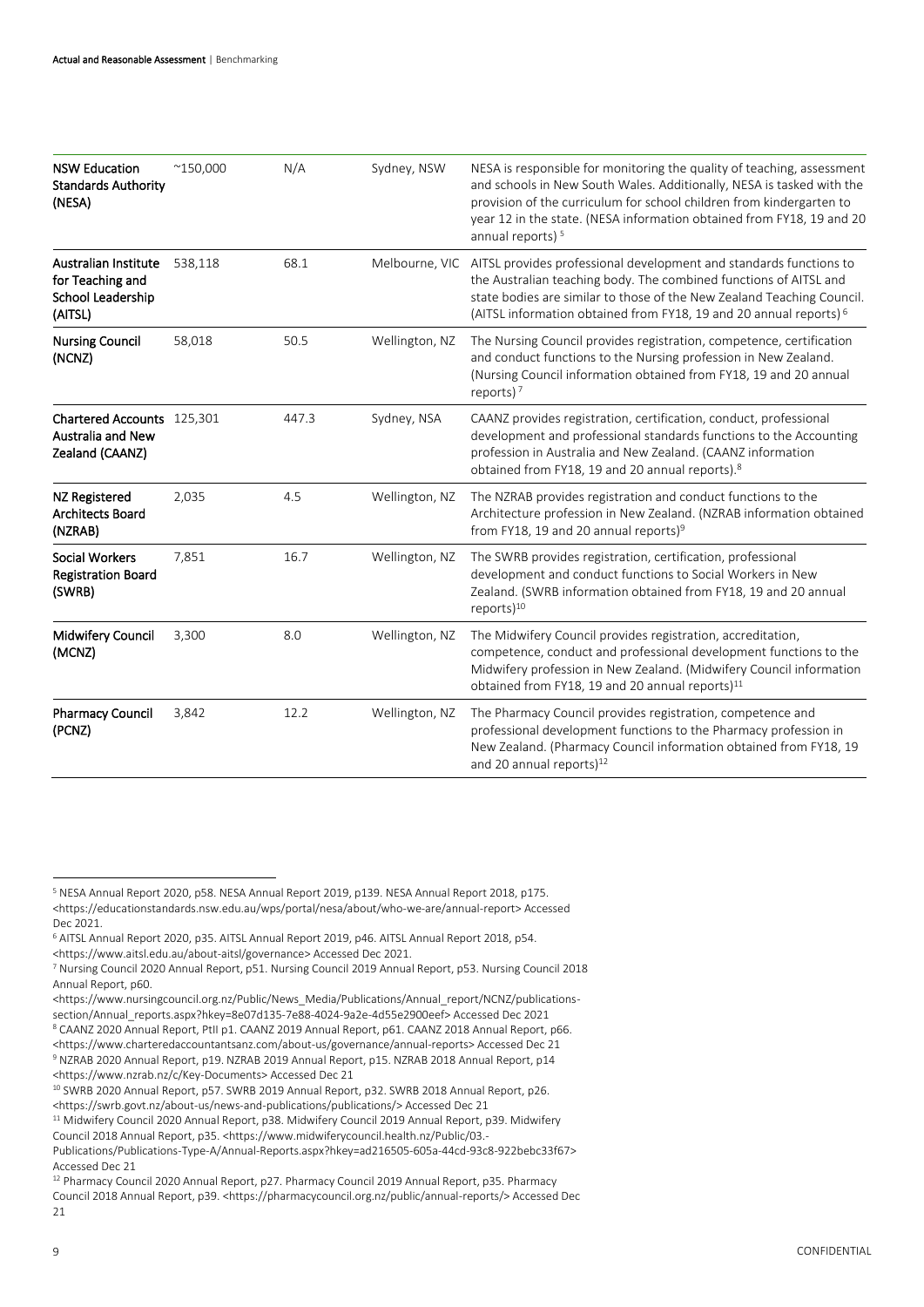All currency values are expressed in New Zealand Dollars (NZD), and where appropriate an exchange rate of 1.04 NZD/AUD has been applied.

Where actual FTE data was not available, but the number of staff by employment type was, FTE was approximated based on full-time as 1 FTE, part-time as 0.7 FTE and casual as 0.4 FTE.

### **Total Cost Benchmarks**

The Council's costs per member are significantly lower than many other professional bodies such as CAANZ, and similar to NCNZ. They are higher than QCT and VIT in Australia.





Overall, the chart above shows there is significant variation between organisations. In order to assess the relatively higher costs of the Council compared to QCT and VIT, we recognised that these State organisations do not carry out the full role as the Council does here in New Zealand. Therefore, we carried out an additional comparison for the Australian State-based organisations, with an allocation of AITSL costs to each, to approximate a better like-for-like comparison.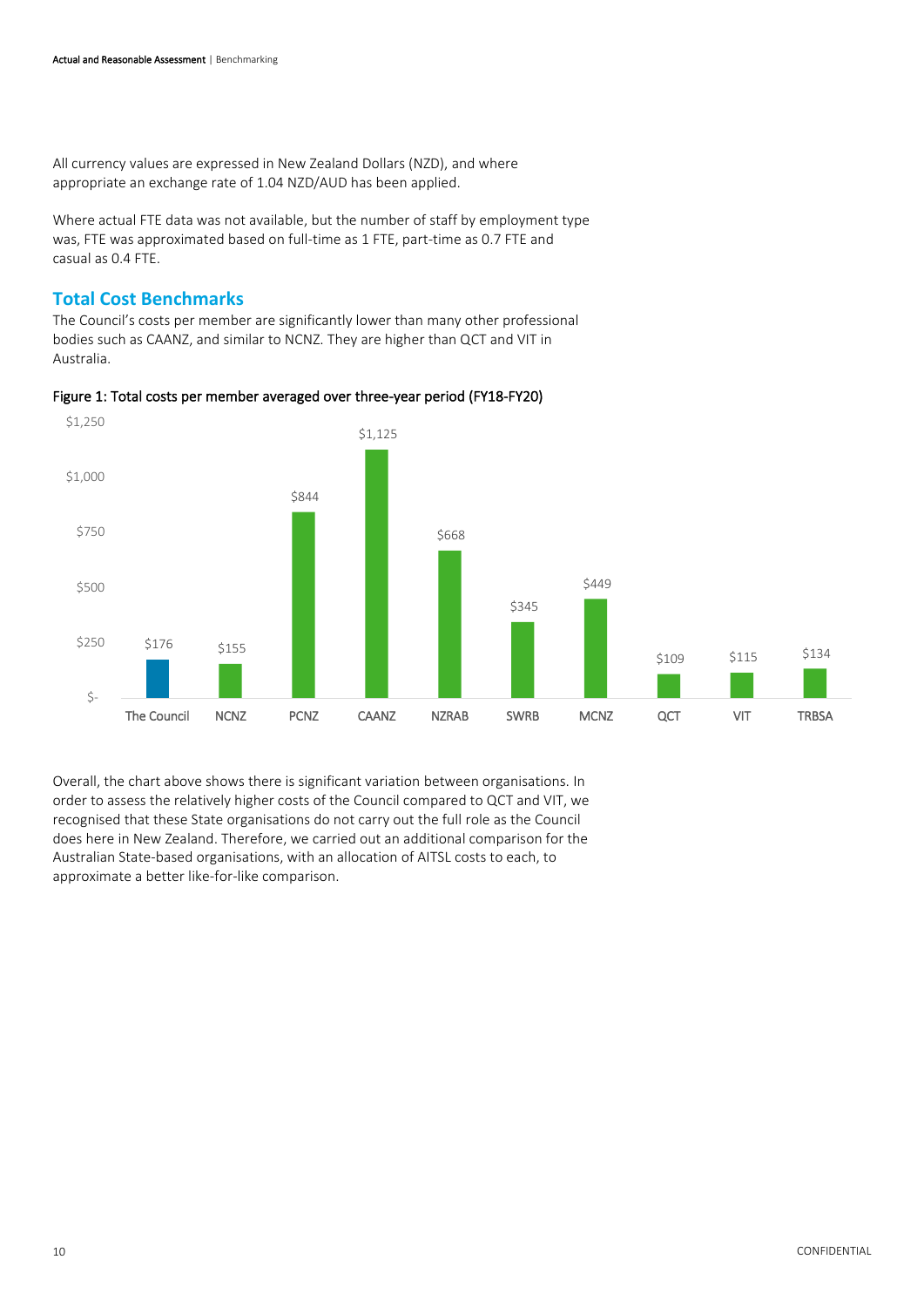

#### Figure 2: Total cost per member averaged over three-year period (FY18-20) with AITSL costs allocated to Australian State-based organisations<sup>13</sup>

As shown in Figure 2 above, making an additional allowance for AITSL costs in the comparison results in more similar total costs per member across the Council and the three Australian organisations. Note Figure 2 is the only chart where we have made this adjustment for AITSL costs.





The Council's total cost per full-time employee (FTE) is very similar to five of the comparator organisations, and significantly lower than PCNZ, CAANZ and NZRAB.

*We believe the benchmarking of total costs above does not highlight any issues of reasonableness.*

<sup>&</sup>lt;sup>13</sup> Adjusted for approximate share of AITSL costs for each State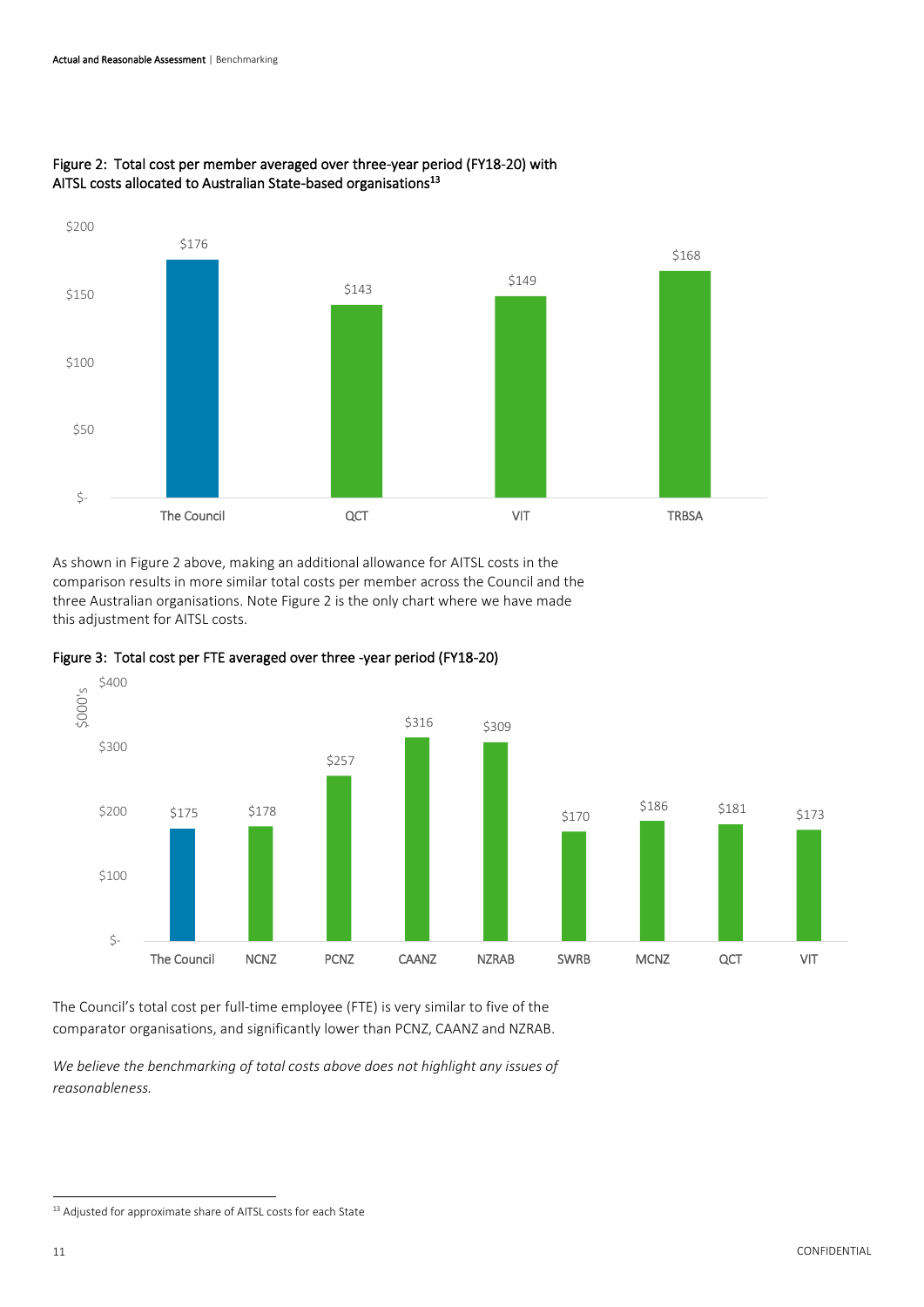#### **Personnel Costs and Salaries**

Average personnel costs per FTE incurred by the Council sit reasonably in line with other New Zealand-based organisations and slightly below Australian organisations.









Council salaries are comparable to other agencies within the public sector across each of the five occupation types (excluding Management). The Council's average salaries for Management are somewhat higher than the public sector average. We note the public sector average for Management includes all staff who have staff reporting to them – i.e. would include managers and team leaders at Tier 5 and even Tier 6 in large public sector organisations. The Council figures reflect a smaller organisation with fewer reporting Tiers. Note we also discussed the salary-setting process with the

<sup>14</sup> Benchmarked using Public Service Commission's annual public sector workforce data for 2021 < [https://www.publicservice.govt.nz/our-work/workforce-data/remuneration-pay/wage-trends/>](https://www.publicservice.govt.nz/our-work/workforce-data/remuneration-pay/wage-trends/) Accessed Jan 2022.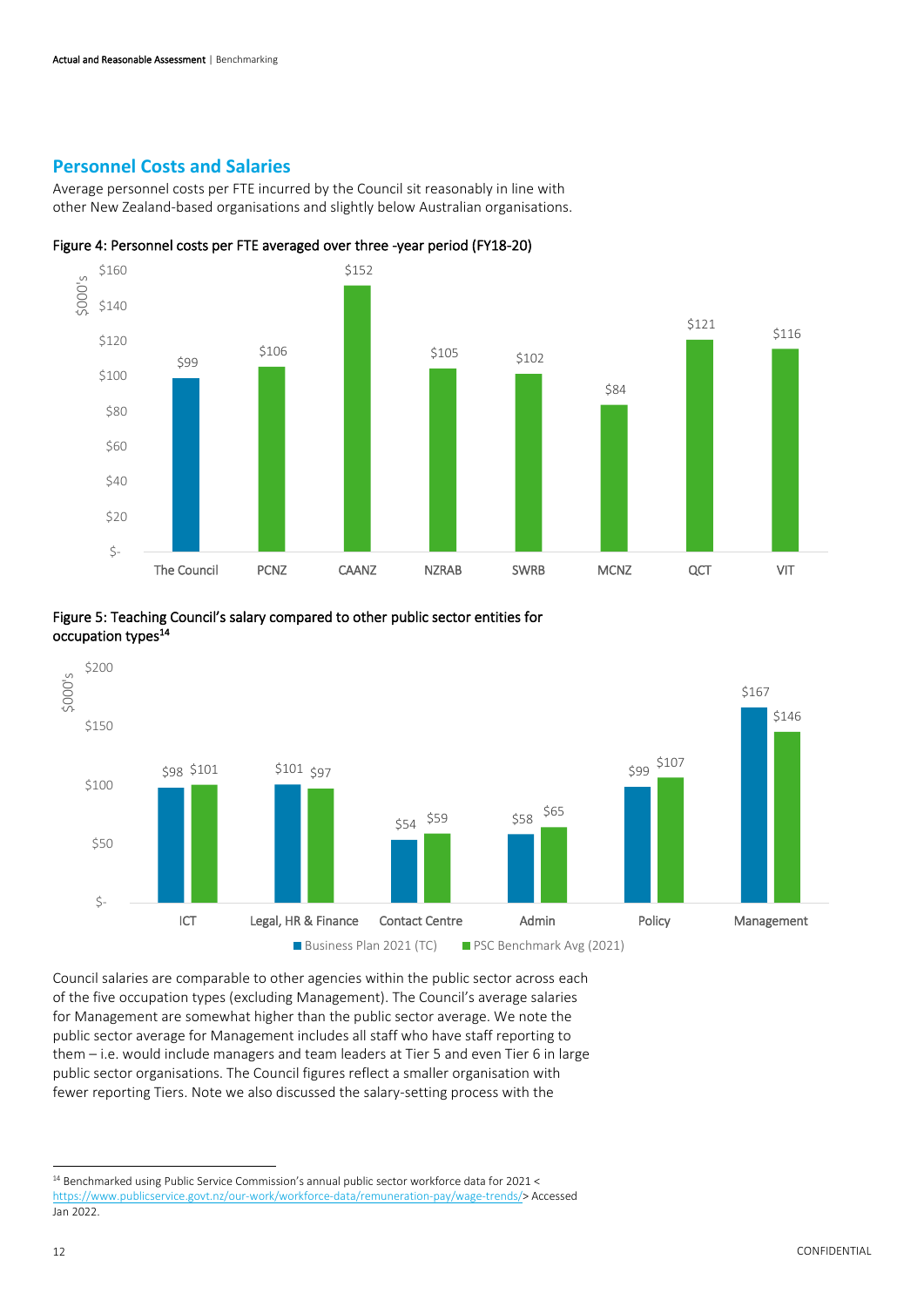Council (refer page 18). We believe the process used by the Council to set salaries is appropriate and in line with good practice.

*We believe the benchmarking of personnel costs above does not highlight any issues of reasonableness. In particular, we believe this benchmarking shows the Council's personnel costs are in line with other public sector entities, as well as other professional organisations.*

#### **Legal Fees**

We selected legal fees as a cost category for benchmarking, given this is a significant area of expenditure for the Council's Professional Responsibility area in particular.

Benchmarking the Council's external legal fees incurred per member, and as a percentage of total costs, suggests the Council's costs are relatively high.



#### Figure 6: Legal fees per member averaged over three -year period (FY18-20)



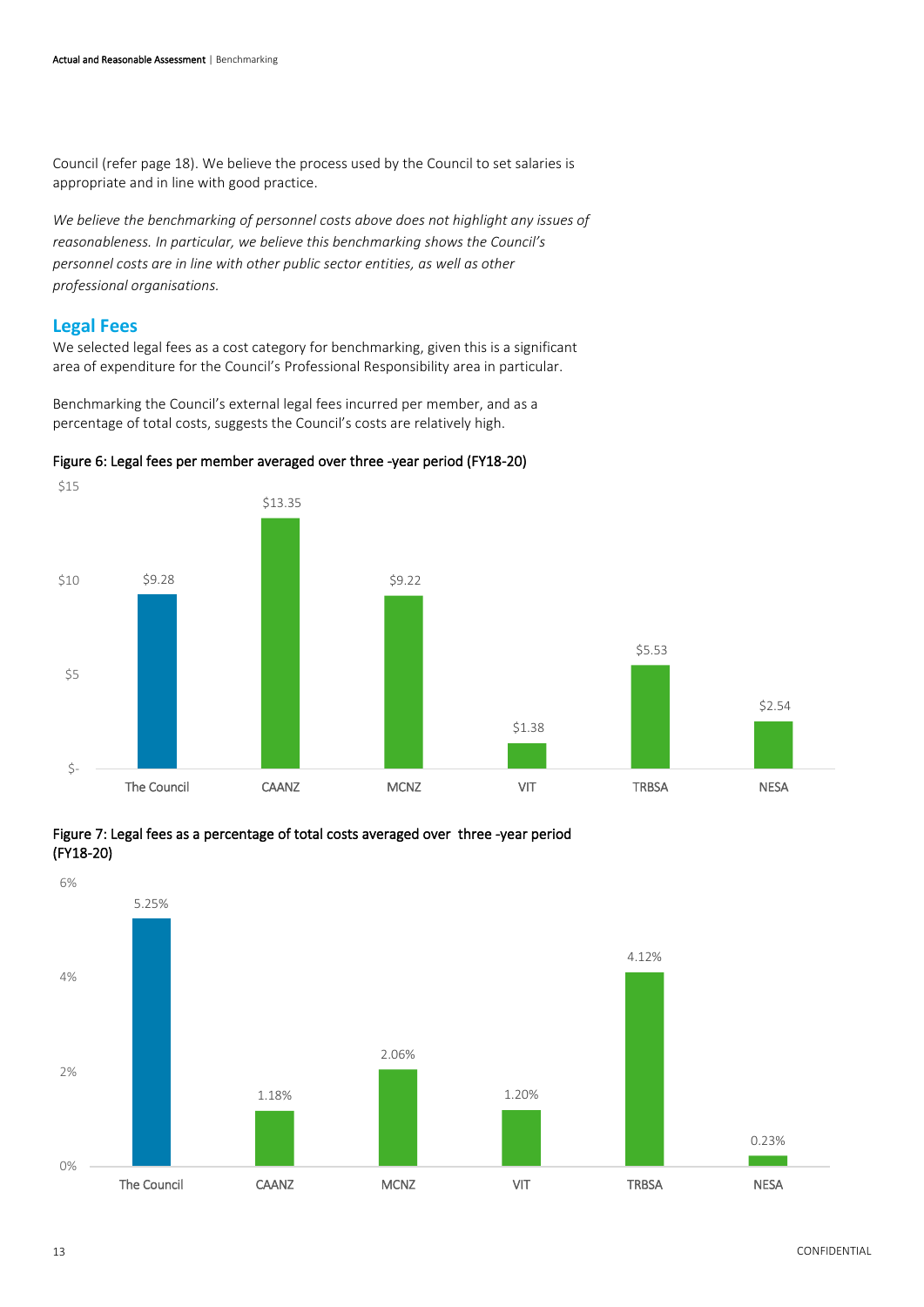These high costs may reflect the additional work the Council is currently undertaking in the Professional Responsibility area to address a historic backlog of cases, the greater proportion of cases that go through to the Disciplinary Tribunal, and the recent Judicial Review process the Council has undergone.

*While we do not believe the benchmarking of legal costs above highlights clear issues of reasonableness, this is an area of the Council's expenditure that may warrant further review (also refer page 19 below).*

#### **Corporate Services**

New Zealand Treasury's Benchmarking Administrative and Support Services (BASS) benchmarks<sup>15</sup> provide a comparison for staff numbers in corporate service departments. While BASS has not been continued since 2017 data, and the information available is somewhat dated, we believe it remains a relevant yardstick for assessing the size of corporate functions (comparing functional FTE to total organisational FTE).

We benchmarked the Council against nine government organisations with fewer than 600 total FTE. These organisations are denoted by the letters "A" through "I" in the following charts. Note only two of these organisations had between 100-120 FTE (similar to the Council) and the remainder were significantly larger (up to 577 FTE).

Corporate services FTE metrics for the Council include the heads of each service area (e.g. Chief People Officer and Chief Financial Officer).

The comparisons show that the Council's corporate services are slightly above the BASS average overall.



Figure 8: Combined corporate services FTE per 100 total FTE

20

<sup>&</sup>lt;sup>15</sup> Treasury NZ BASS Benchmarks for FY17 <https://www.treasury.govt.nz/informationand-services/state-sector-leadership/cross-agency-initiatives/benchmarkingadministrative-and-support-services> accessed Dec 2022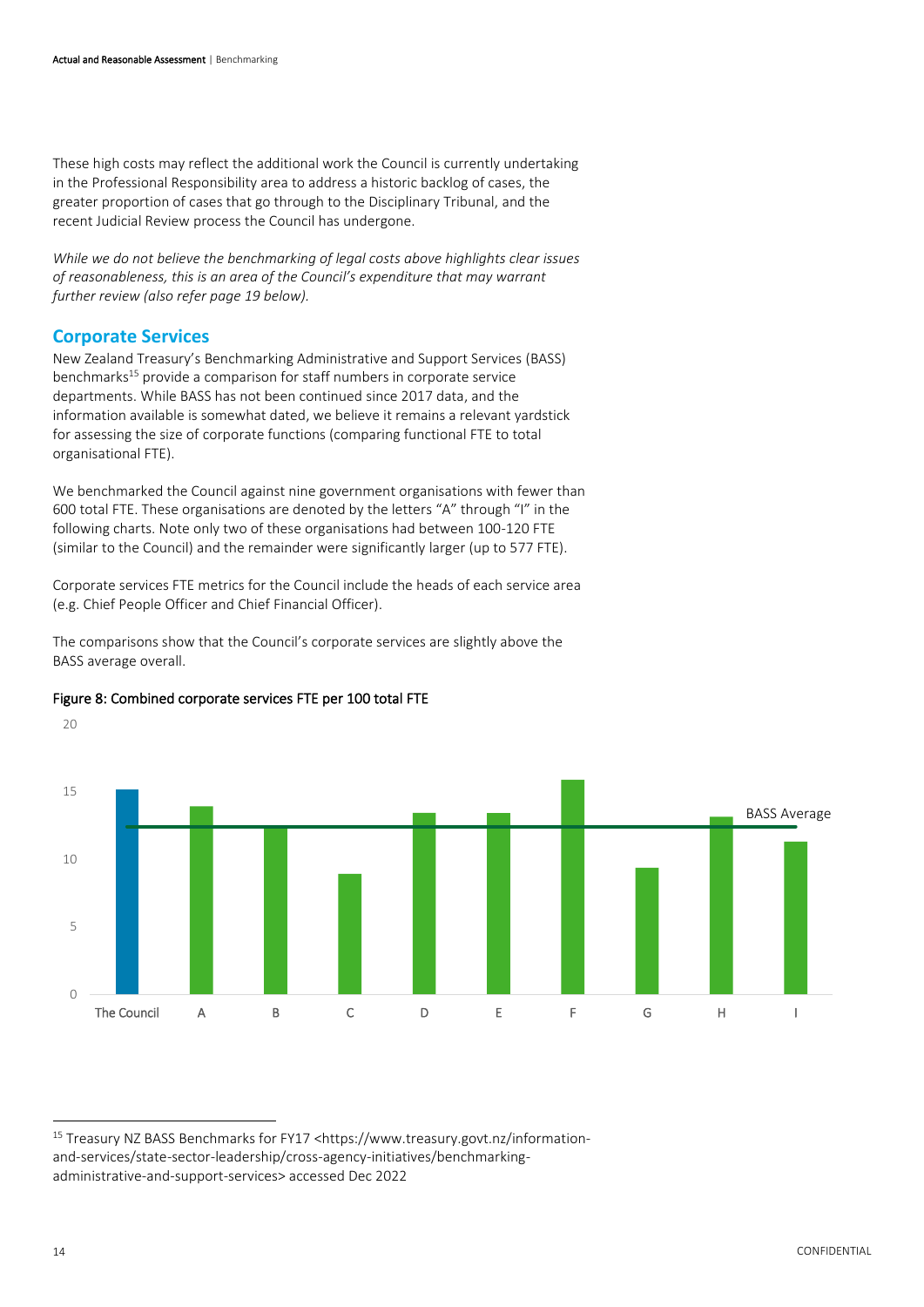#### Figure 9: HR FTE per 100 total FTE



#### Figure 10: Finance and procurement FTE per 100 total FTE

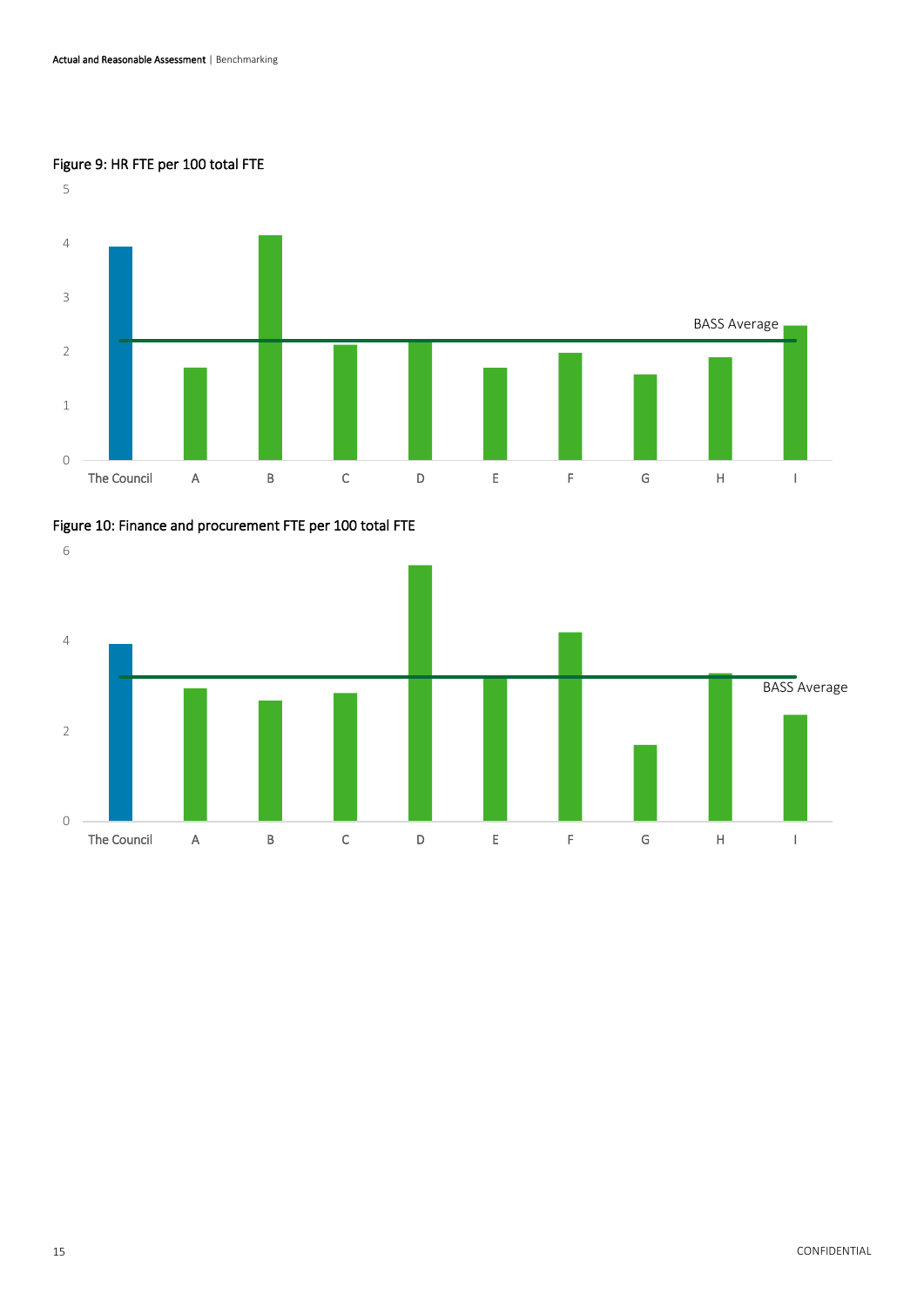#### Figure 11: Communications FTE per 100 total FTE





*We believe the benchmarking of Corporate services FTE above does not highlight any issues of reasonableness. In our experience, smaller organisations will tend to be higher on these measures, as they have a smaller organisational complement for the denominator while still needing to carry out each function effectively – i.e. they lack economies of scale that larger organisations can benefit from.*

#### 16 CONFIDENTIAL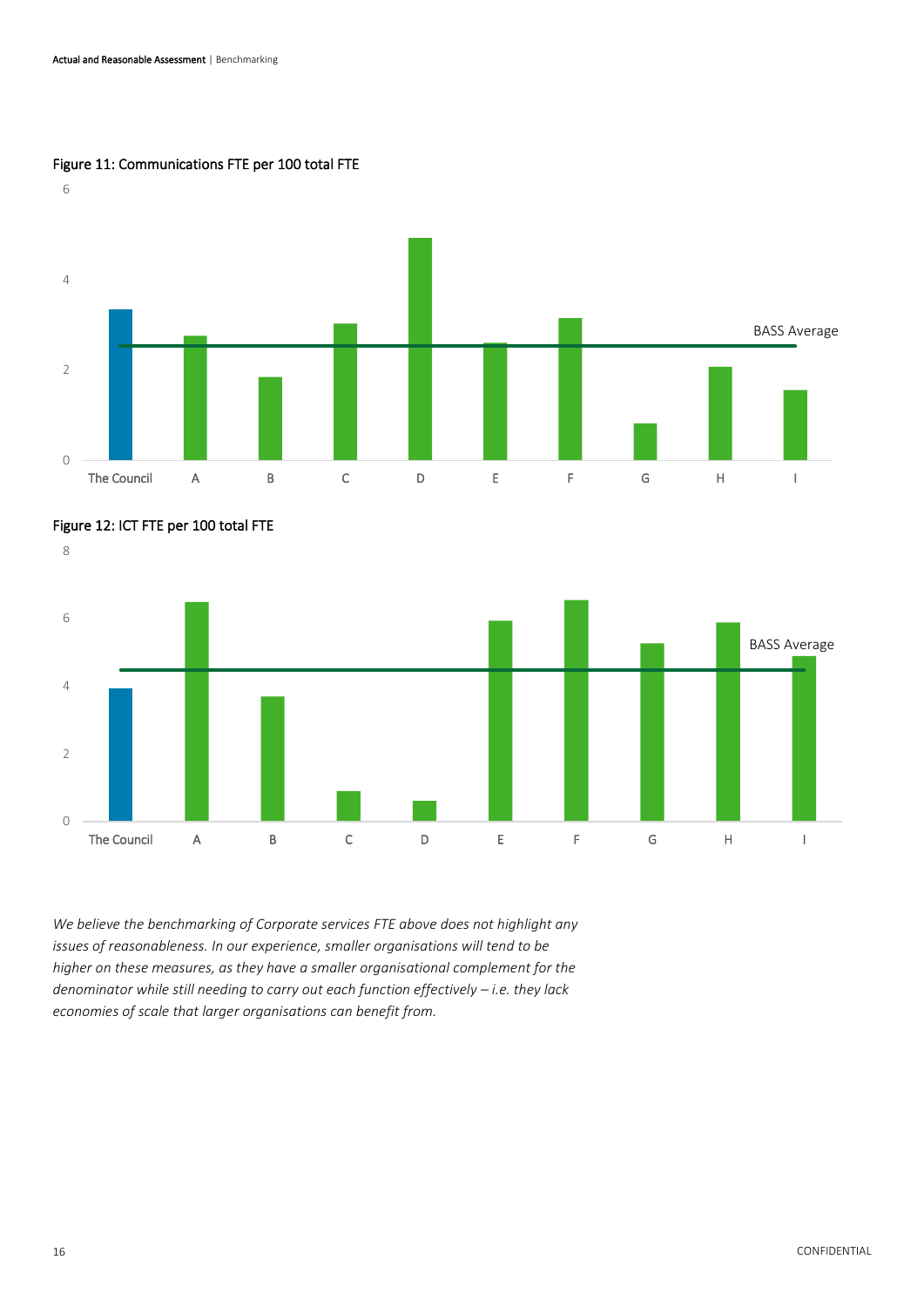# <span id="page-17-0"></span>Management

### **Approach**

We have explored the strength of the Council's management processes as part of our assessment. This is based on the hypothesis that an organisation with good management disciplines is more likely to incur reasonable costs than an organisation with weak management disciplines.

As part of our work, we gained an understanding of specific processes through interviews and posed written questions, reviewed responses and reviewed a range of other documentation provided.

#### **External scrutiny**

We note the Council – like most organisations – undergoes annual audit scrutiny, and has also been subject to some monitoring by the Ministry of Education. While this scrutiny has not explicitly focused on reasonableness of costs, we would expect readers of this Report to take some confidence in the Council's management processes and costs from such regular, external scrutiny.

We reviewed the *Report to the Governing Council on the audit of (the) Teaching Council of Aotearoa New Zealand* for the years ended 30 June 2020 and 30 June 2019. This type of report is commonly used by auditors to make recommendations in relation to management practices and cost control, based on their observations during the audit. We note no "urgent" recommendations (the highest priority) were raised in either year.

We also interviewed members of the Ministry of Education's Monitoring and Appointments team. The team's monitoring role commenced at the end of 2016 when Cabinet agreed to provide funding to the Council until the end of the 2019 financial year. The funding gave the Teaching Council a period of time to put a new fee structure in place to be financially sustainable and self-sufficient, and the funding agreements have been extended (as required) since 2019.

The Ministry's role was to monitor the Teaching Council's progress towards financial sustainability and self-sufficiency, which primarily involved reviewing quarterly reports provided by the Teaching Council and engaging regularly with the senior leadership team. The monitoring was focused on financial performance and position (both historic and forecast), whether the Teaching Council had sufficient people, processes and structure in place for an organisation of its size, and whether the Teaching Council had met milestones in the funding agreements. We note the role was not to advise on any value for money or reasonableness of expenses being incurred.

The final monitoring report was provided to the Minister of Education in July 2020. Through our interview with the Ministry team and review of documentation, we are not aware of any significant, ongoing management concerns identified through this monitoring.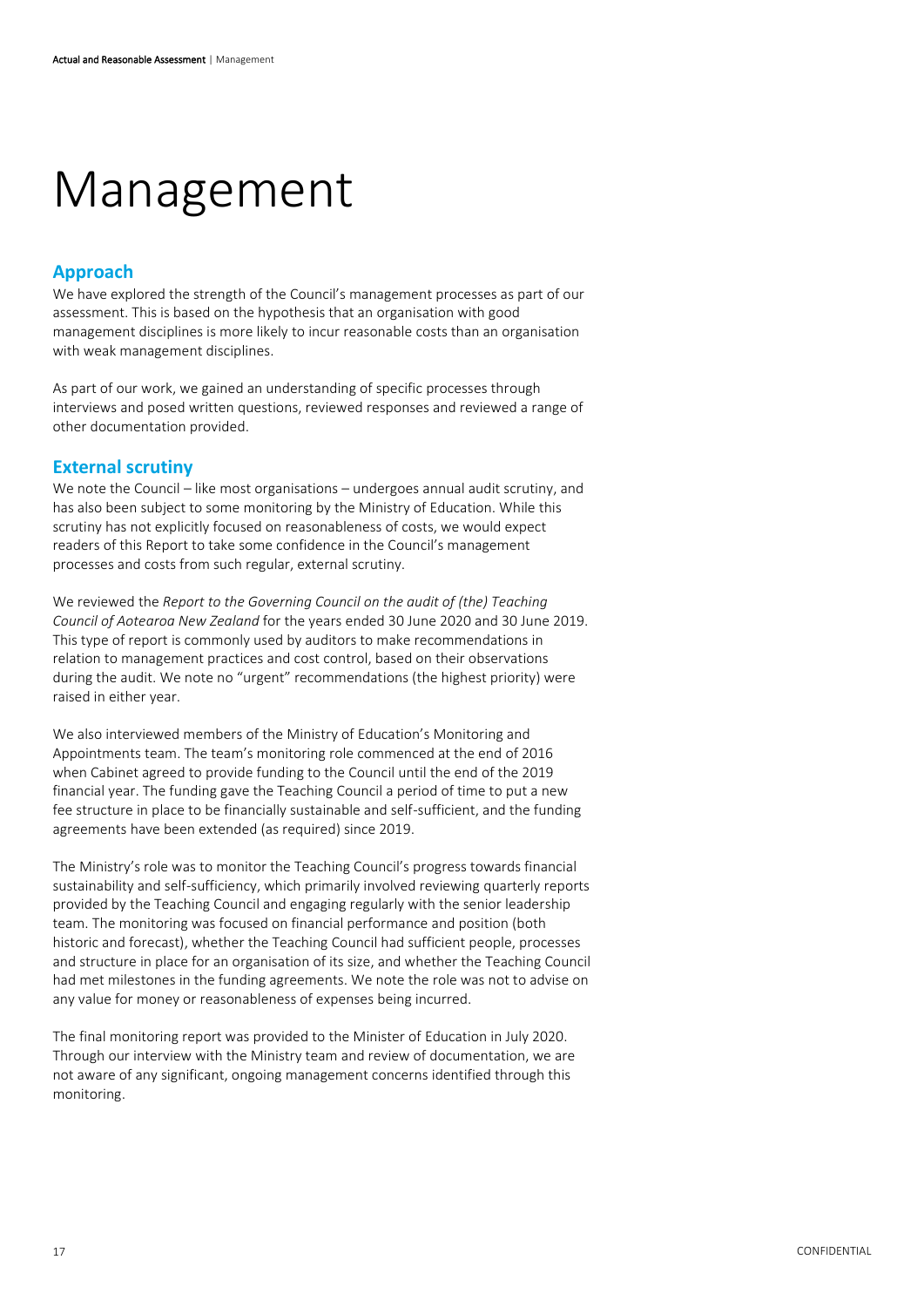#### **Risk, Audit and Finance Committee (RAFC)**

We talked to the Chair of the Risk, Audit and Finance Committee, which is a subcommittee of the Governing Council.

The RAFC has an important role in assurance and cost management and budget control for the Council. This includes:

- Approval of the annual budget, including discussion and challenge with management
- Review of monthly financial performance and variance reporting
- Review of quarterly financial reforecasts

The RAFC and management have established a "sweep" process whereby some under-spend variances against budget are set aside throughout the year (where these are not identified as temporary in nature). This discipline reduces the risks the Council incurs unnecessary expenditure against budget line items and is a common, good practice approach to cost management. For example, we understand the Council was able to fund around \$300k of one-off project work from money that had been budgeted for operations, but was identified as being able to be saved in FY21.

#### **Salary setting**

We interviewed the Chief People Officer to understand how the Council sets salaries for its staff.

Remuneration is determined by the size of each role, and the Council uses data from Strategic Pay (an external, specialist source of remuneration and market information) to set salary bands for positions.

Each employee's remuneration is then based on their position, the salary band, and their performance.

There is also Governing Council oversight via the HR and Remuneration Committee, which meets every two months, and also reviews reports in relation to recruitment, turn-over and health and safety.

As well as using Strategic Pay, the Council reviews public sector data made available by the Public Service Commission (PSC) to benchmark salaries. As our earlier analysis shows (refer to Figure 5), the Council's salaries across a range of functions is closely aligned with PSC benchmarks.

We believe the process used by the Council to set salaries is appropriate and in line with good practice.

#### **Operational areas**

We posed a range of high-level questions to each of the Council's operational areas, covering:

- Performance, how this is tracked and recent trends
- Operational workload, demand, cost drivers and recent trends
- Operational changes made or considered to improve performance

The Council provided a range of documentation as well as some specific written answers in response to these questions, across each of its core operational areas, and we supplemented this through interviews with some Council staff.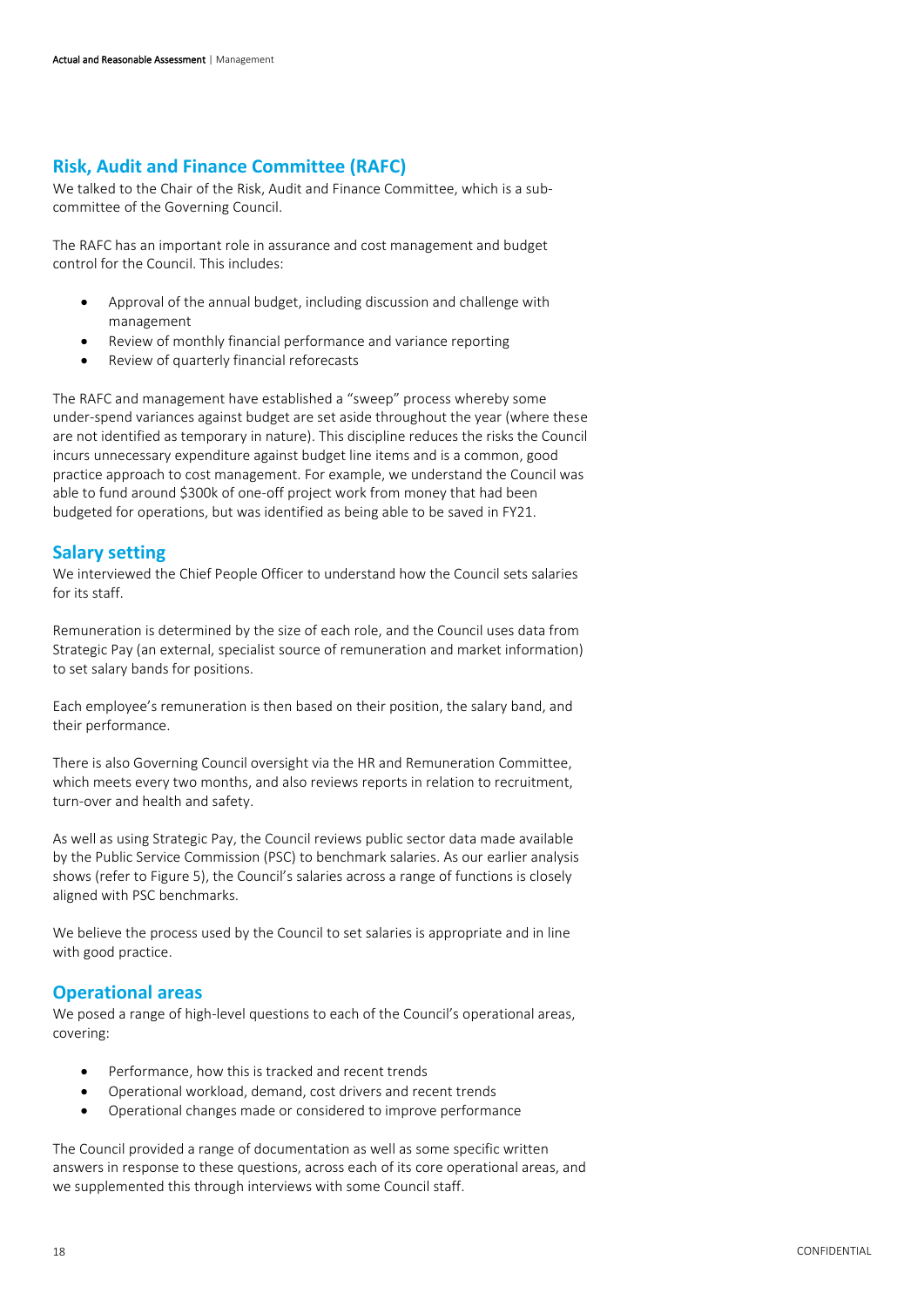At an overall level, we were satisfied with the responses to our questions. In particular, the responses provided us with confidence the Council:

- Seeks to measure performance and understand performance, with a range of measures established across most of the operational areas.
- Has challenged itself (including through the budgeting process) to right-size its resources and efforts, to meet workload demand as well as appropriate service levels.
- Has implemented changes to improve the efficiency or quality of its processes, and continues to seek opportunities to do so.

We believe these management behaviours and disciplines are an indicator the Council has sound management practices in place.

Some of the specific examples we would like to highlight in this report are summarised in the table below:

| <b>Function / Area</b>         | <b>Example</b>                                                                                                                                                                                                                                                                                                                                                                                                                                                      |  |  |  |  |
|--------------------------------|---------------------------------------------------------------------------------------------------------------------------------------------------------------------------------------------------------------------------------------------------------------------------------------------------------------------------------------------------------------------------------------------------------------------------------------------------------------------|--|--|--|--|
| Dashboard Reporting            | The Council has started to develop dashboard reports that present performance<br>information to management in a transparent, timely and digestible way. We<br>understand the Council plans to extend and build on this reporting capability, so it<br>provides coverage and performance measures across all core operational areas. We<br>support this objective.                                                                                                   |  |  |  |  |
|                                | We believe this demonstrates the Council is seeking to streamline its management<br>practices and information, and challenges itself to better understand organisational<br>performance.                                                                                                                                                                                                                                                                            |  |  |  |  |
| <b>Better Systems</b>          | The Council completed its Online Services project in FY21, which included moving<br>paper-based applications to a new online platform. This has resulted in both<br>service-level improvements for members, as well as efficiency savings in<br>Registration. We understand the Council plans to continue to move business<br>processes onto its new systems to enhance information management and<br>workflow. We support this objective.                          |  |  |  |  |
|                                | We believe this demonstrates the Council actively seeks and implements<br>performance improvements - and, crucially, has been able to implement and<br>realise benefits.                                                                                                                                                                                                                                                                                            |  |  |  |  |
| Professional<br>Responsibility | This area of the Council's responsibilities has been subject to significant pressures<br>and change since 2016. In terms of workload, the average number of mandatory<br>reports the Council receives per annum has increased around 50% (from 400 to 600<br>per year), and the proportion of cases that must be referred to the Disciplinary<br>Tribunal (rather than being fully resolved by the Complaints Assessment<br>Committee) has increased significantly. |  |  |  |  |
|                                | The Council recognised a backlog of cases needed to be addressed, so resolution<br>times could be reduced to more acceptable levels. The Council increased its<br>resourcing in response. While this backlog is not yet fully addressed, the Council has<br>made significant progress reducing this.                                                                                                                                                                |  |  |  |  |
|                                | The Council has also sought to understand what was driving the increased<br>workload, what can be done to make the process more efficient and what can be<br>done to make the process more effective. This has included:                                                                                                                                                                                                                                            |  |  |  |  |
|                                | Planning and progressing a proposal for law changes, to reduce the need<br>for such a high proportion of cases to be referred to the Disciplinary<br>Tribunal                                                                                                                                                                                                                                                                                                       |  |  |  |  |
|                                | Seeking specialist external advice on how it can improve its process (in<br>$\bullet$<br>terms of robustness and fairness of outcomes)                                                                                                                                                                                                                                                                                                                              |  |  |  |  |
|                                | Making tactical enhancements to streamline its process $-e.g.$ in relation<br>to how cases are triaged                                                                                                                                                                                                                                                                                                                                                              |  |  |  |  |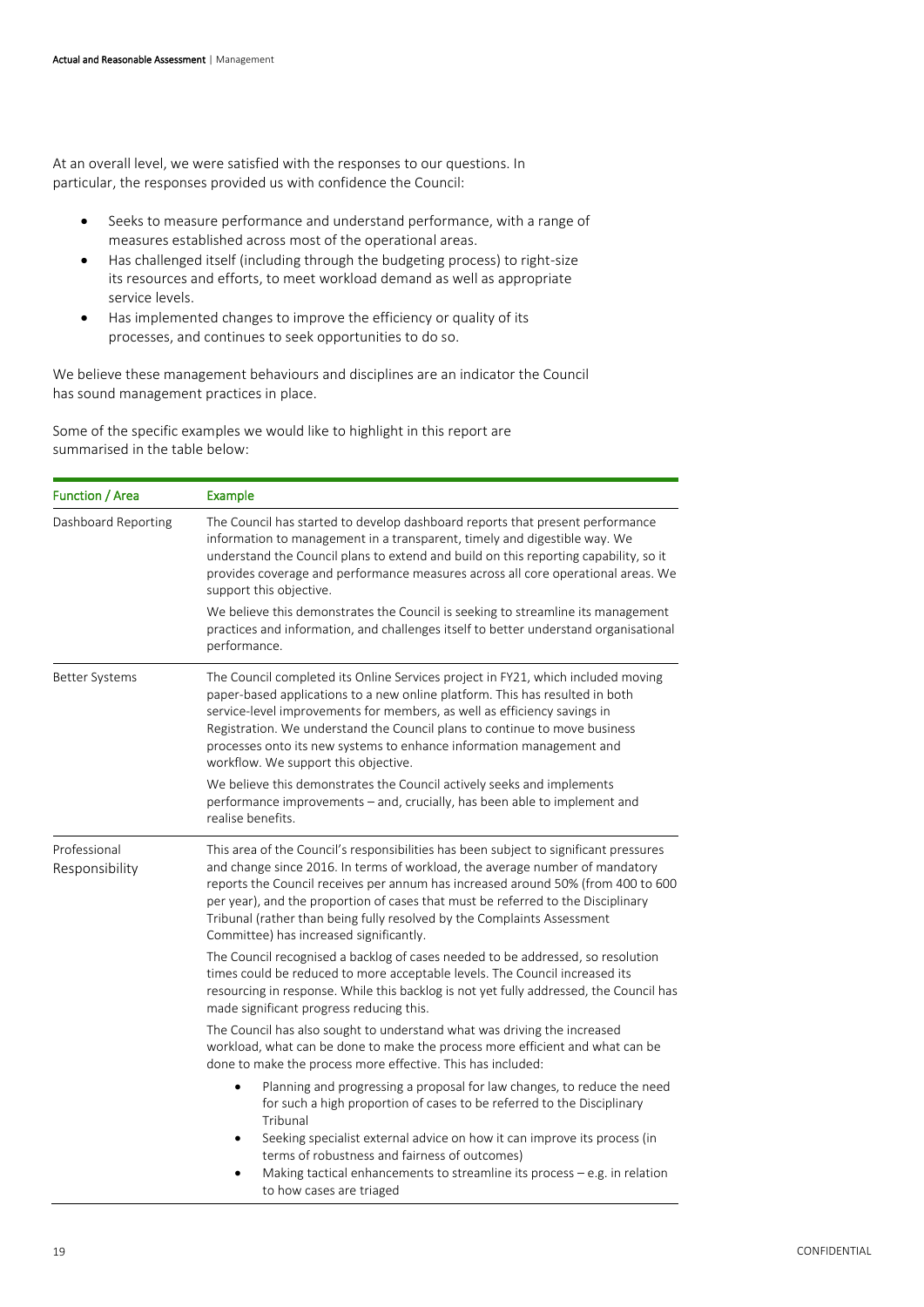• Planning further roll-out and adoption of its new online platform for the end-to-end case management process

This has clearly been challenging for the Council, as it has sought to run Professional Responsibility processes efficiently and effectively. We believe it demonstrates the Council's ability to respond and seek to fix issues, as well as its process improvement mindset – balancing efficient use of resources with appropriate levels of service and responsiveness to members.

#### **Conclusion**

Our assessment in this area provides us with confidence the Council has good management disciplines in place, and is continuing to seek to strengthen how it manages and operates its business.

Our work has not highlighted any issues that provide us with material concerns about the reasonableness of the Council's costs.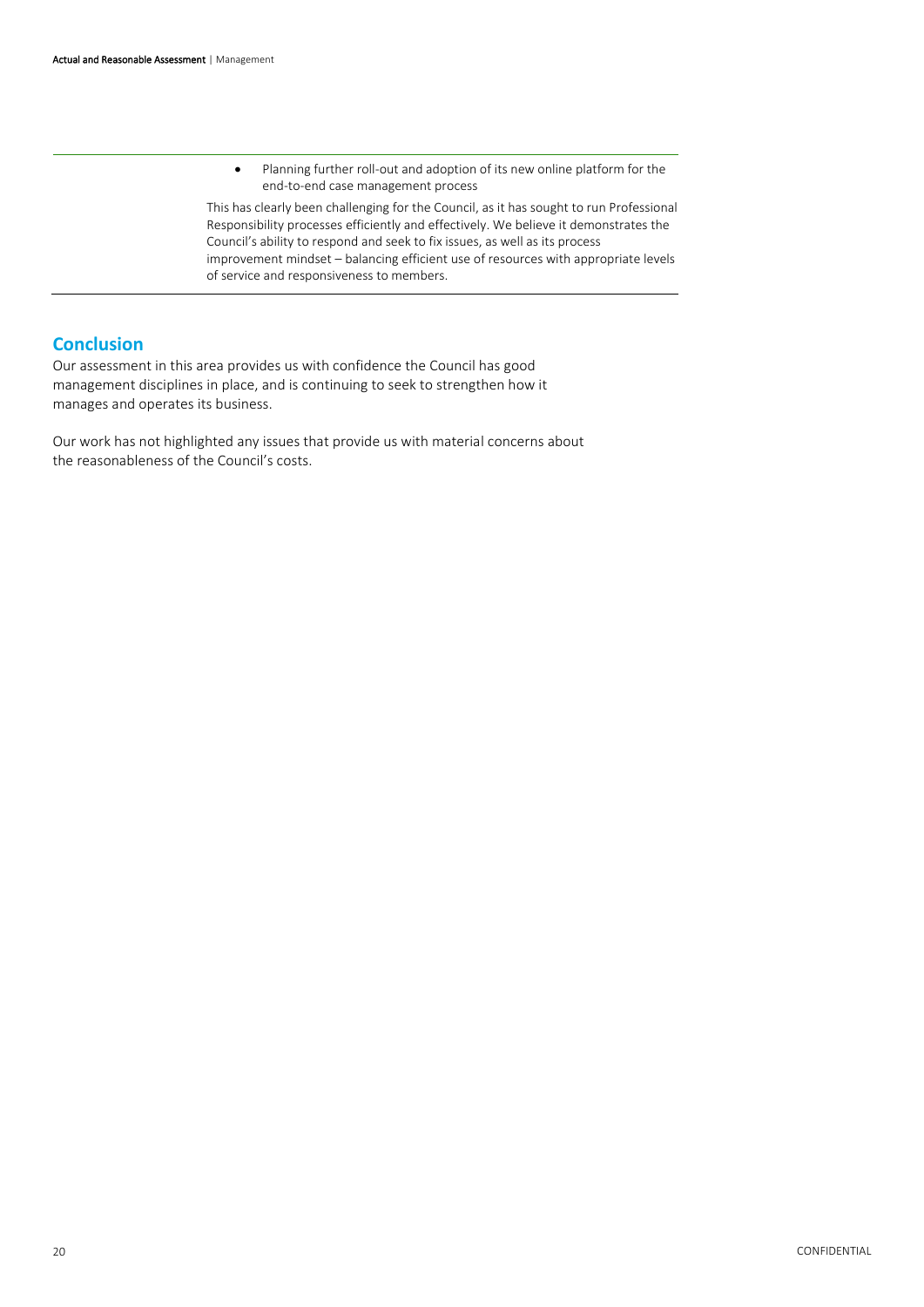# <span id="page-21-0"></span>Costings

### **Approach**

Our approach to Costings was to carry out two sets of reconciliations / calculations:

- Rebuilding the Council's FY22 (current year) financial operating budget, based on FY21 actuals and comparing this to the Council's FY22 budget
- Forecasting the Council's FY23, FY24 and FY25 (three out-years) costs by developing a "shadow" model to compare with the Council's own forecasts for this period, based on the FY22 budget.

Throughout this process, we challenged assumptions, reconciling items and differences, seeking explanations from the Council for any significant differences.

The purpose of our work and approach was to gain confidence the Council's budgeting and forecasting has adopted reasonable assumptions and information about business activity, as well as mitigating the risk the Council may have made a significant arithmetical error in its budgets and forecasts (through parallel or "shadow" model calculations).

# Data and structure of the financial information

The Council provided a comprehensive list of General Ledger (GL) actual costs from FY21, as well as a functional structure of the Council, which it is using as a part of its consultation and pre-engagement. Core operational (non-corporate) expenditure functions are as follows:

- Professional Responsibility
- **Registration**
- Contact Centre
- Professional Service Policy and Implementation
- Professional Services Teacher Capability and Collaboration
- **Projects**

Additionally, corporate services are divided into six further functions (Finance, IT, HR/Admin, Communications, Executive, Governance Council)

## Steps in our approach

Assessing the Council's FY22 budget involved the following steps:

- 1. Allocating the full FY21 GL costs to the functions of the Council
- 2. Bridging the FY21 cost to the budget by identifying and adjusting for one-off and unusual cost items which occurred in FY21.
- 3. Reviewing and applying the Council's business activity changes to take place in FY22
- 4. Reviewing and applying further inflation pressures to the model.

Forecasting the Council's FY23-FY25 costs involved repeating step 2,3 and 4 in relation to the FY22 budget.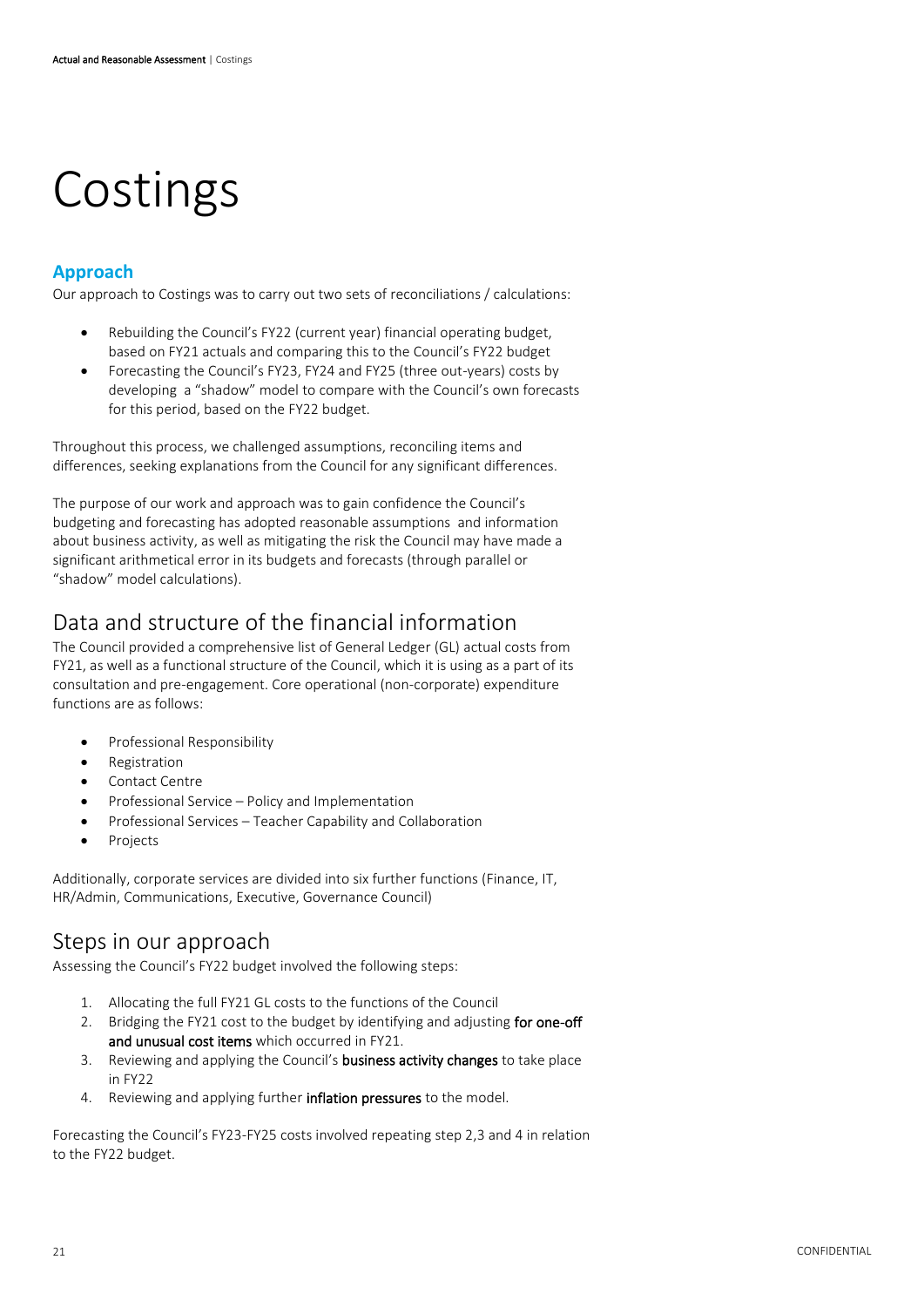This is illustrated in the diagram below:

#### Figure 13: Process for model build and assessment of the Council's budgets



#### **Findings – FY22 Budget comparison**

#### Comparison by function of actual costs in FY21 and budget costs in FY22 (all \$000s)

| <b>Function</b>                         | <b>FY21 Actual Cost</b> | <b>FY22 Budget Cost</b> | <b>Comments</b>                                                                                                                                                                                                                                                                                                                                                                                             |  |
|-----------------------------------------|-------------------------|-------------------------|-------------------------------------------------------------------------------------------------------------------------------------------------------------------------------------------------------------------------------------------------------------------------------------------------------------------------------------------------------------------------------------------------------------|--|
| Professional<br>Responsibility          | 3,932                   | 4,337                   | Around 10% increase reflects activity is expected to be<br>higher in FY22 (to continue to work through the backlog)<br>and more Complaints Assessment Committee and<br>Disciplinary Tribunal hearings will involve travel.                                                                                                                                                                                  |  |
| Registration                            | 1,628                   | 1,480                   | Around 9% decrease relates to lower staffing planned for<br>and required in FY22 than FY21, and some operating cost<br>savings from moving to online systems.                                                                                                                                                                                                                                               |  |
| Contact Centre                          | 580                     | 509                     | Around 12% decrease relates to lower staffing planned for<br>and required in FY22 than FY21, and some operating cost<br>savings from moving to online systems.                                                                                                                                                                                                                                              |  |
| Policy and<br>Implementation            | 742                     | 761                     | Small difference relates to modest inflationary pressures.                                                                                                                                                                                                                                                                                                                                                  |  |
| Teacher Capability and<br>Collaboration | 1,856                   | 1,988                   | Travel in FY21 in relation to Initial Teacher Education (ITE)<br>work was very low, and this is expected to revert to more<br>normal levels in FY22, leading to slightly higher costs.                                                                                                                                                                                                                      |  |
| Projects                                | 1,517                   | 600                     | Project expenditure in FY21 included the categorisation of<br>the Judicial Review as a project, and this drove an<br>unusually high level of expenditure that is not expected to<br>be replicated.                                                                                                                                                                                                          |  |
| Corporate Expenditure                   | 7,498                   | 8,492                   | IT Expenditure in FY21 was unusually low, reflecting a<br>credit for licences received from the Ministry of<br>Education. Higher licensing and maintenance costs in FY22<br>(also reflecting the investments in online systems) explain<br>almost half of the increase in Corporate Expenditure, and<br>a significant increase in depreciation accounts for the<br>majority of the remaining cost increase. |  |
| Total                                   | 17,753                  | 18,167                  |                                                                                                                                                                                                                                                                                                                                                                                                             |  |

Throughout our assessment of the FY22 budget, the Council has been able to answer our questions, reconcile and explain differences. We are satisfied the Council has provided us with a reasonable rationale for the current FY22 budget.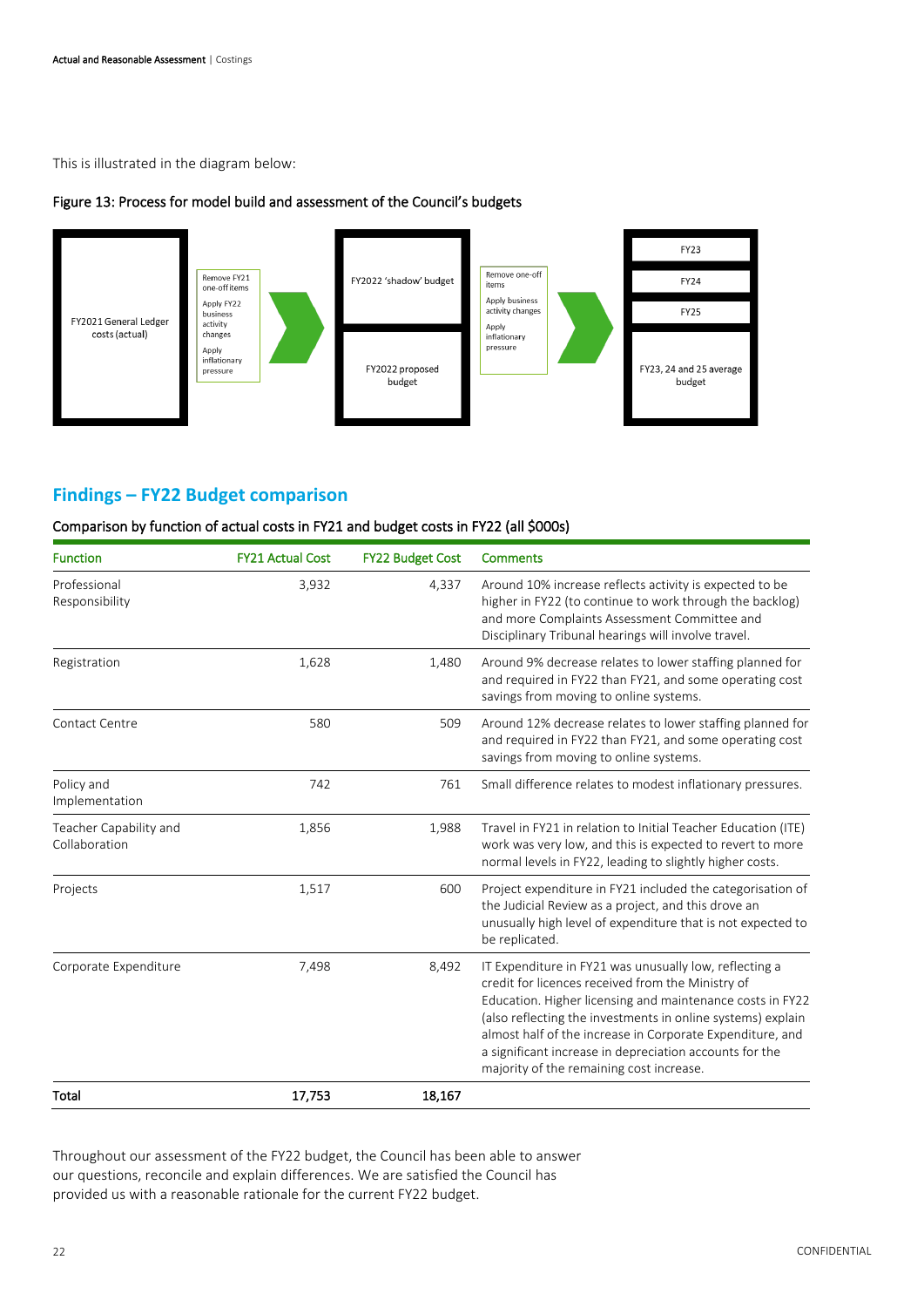#### **Findings – FY23-FY25 forecasted cost comparisons**

#### Comparison by function of budget costs in FY22 and forecast costs for three outyears – averaged across FY23 to FY25 (all \$000s)

| <b>Function</b>                         | <b>FY22 Budget Cost</b> | FY23-FY25 Average | Comments                                                                                                                                                                                                |  |
|-----------------------------------------|-------------------------|-------------------|---------------------------------------------------------------------------------------------------------------------------------------------------------------------------------------------------------|--|
| Professional<br>Responsibility          | 4,337                   | 4,272             | The Council expects to achieve savings in legal costs over<br>the forecast period, as a result of reduced workload. This<br>is somewhat offset by expected salary inflation.                            |  |
| Registration                            | 1,480                   | 1,629             | The increased costs are due to a provision for salary<br>inflation and higher bank fees - the latter relating to<br>greater volume of card and online transactions.                                     |  |
| Contact Centre                          | 509                     | 534               | Small difference relates to modest inflationary pressures.                                                                                                                                              |  |
| Policy and<br>Implementation            | 761                     | 799               | Small difference relates to modest inflationary pressures.                                                                                                                                              |  |
| Teacher Capability and<br>Collaboration | 1,988                   | 2,037             | Small difference relates to modest inflationary pressures.                                                                                                                                              |  |
| Projects                                | 600                     | 800               | The Council intends to set aside an additional \$200,000<br>per year for projects, compared to FY22.                                                                                                    |  |
| Corporate Expenditure                   | 8,492                   | 8,753             | Other than a provision for salary inflation, the increase<br>includes higher expenditure on software licensing and<br>maintenance (as the Council extends its new systems<br>across operational areas). |  |
| Total                                   | 18,167                  | 18,825            |                                                                                                                                                                                                         |  |

Our parallel development of these forecasts has not highlighted any material arithmetical errors. These forecasts (and changes from FY22) are based on three key assumptions:

- The Council is providing 2.5% each year for increases in personnel costs. We believe this is reasonable. There is currently significant inflationary pressure on the talent market in New Zealand and Wellington, and this provision is required to help ensure the Council is able to retain or attract the workforce it needs.
- The Council is not providing for inflation on any other costs. Although general inflation has increased over the last year, and is forecast to remain above historic norms, we believe this assumption is reasonable. This is because some cost base items are "locked in" and not subject to inflation (e.g. depreciation and property costs already contracted for) and the Council can be expected to deal with inflationary pressures by either reprioritising expenditure (e.g. through the sweep process) or managing demand / usage (e.g. reducing travel if airfares increase significantly).
- The Council expects to reduce legal costs, reflecting potentially lower workload from the proposed law change in relation to Professional Responsibility and significant progress having been made on the backlog of cases. We believe this assumption is not unreasonable. It is difficult to predict what these costs might be, given the uncertainty and level of change in this part of the Council's business *(also refer page 19 above)*.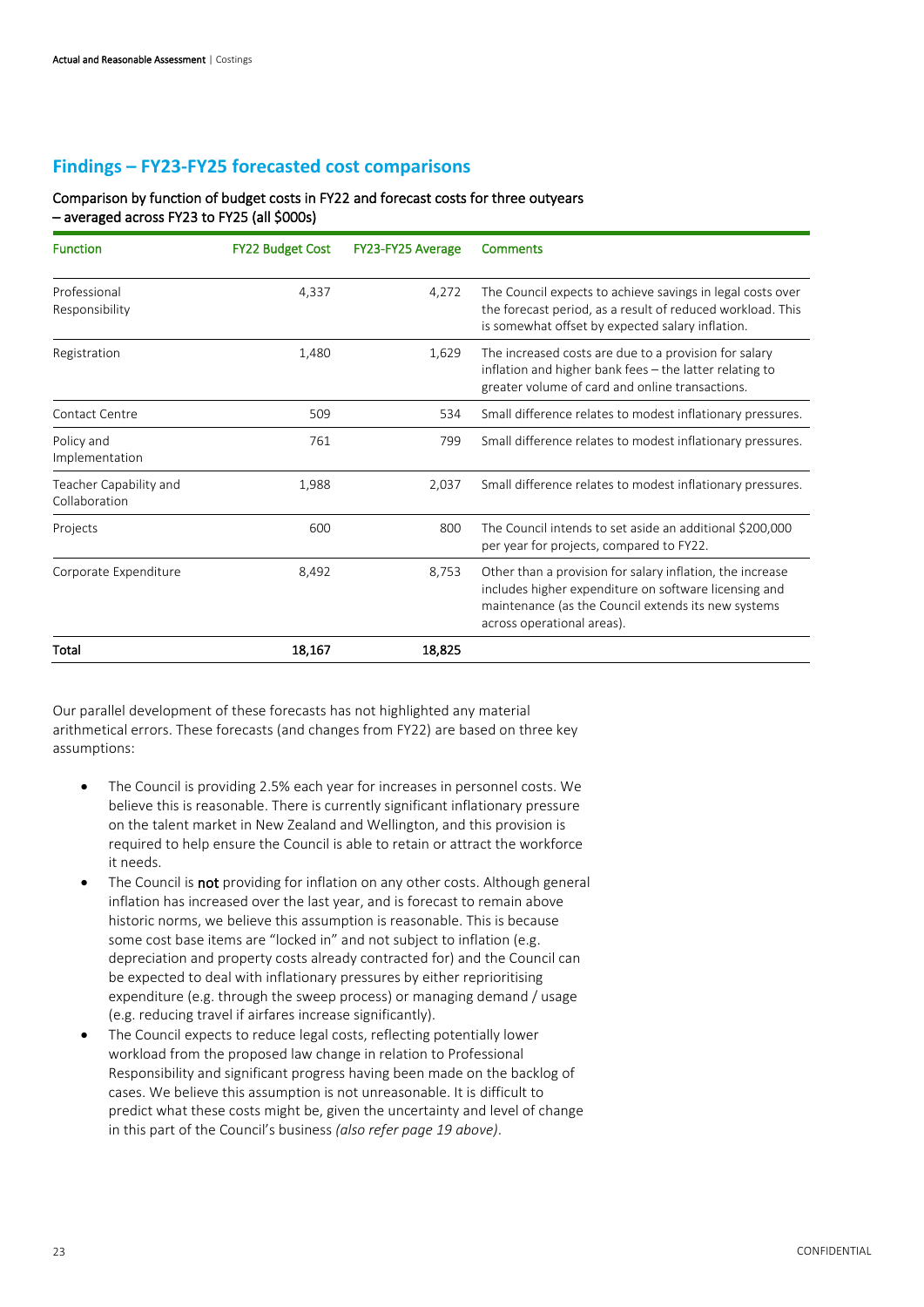### **Observations**

### Three-year period

The Council has selected a three-year period over which to forecast costs and set fees and levies. Practicing certificate renewals are required every three years, and there is therefore a natural three-year cycle of applications for the Council and its members. We believe the Council's approach of using a three-year period is reasonable from a financial management perspective.

### Risks

New Zealand's economy is currently experiencing an unusually high level of inflation (both CPI and wage inflation), and there is significant uncertainty around how long this might persist and at what rates. In its forecasts, the Council has allowed for 2.5% increases per year for personnel costs, but no additional general inflation.

Consumer Price Index (CPI) figures released by Statistics NZ on 27 January 2022 showed annual price inflation in the December 2021 quarter was 5.9 percent, up from 4.9 percent in the previous (September) quarter.

We have discussed the risk that actual inflationary pressures will be higher over the three-year period with the Council, and understand it has a range of mitigations available if this were to occur – ultimately having the ability to use some of its accumulated reserves, should that be required. We note there are uncertainties and risks in any financial forecast.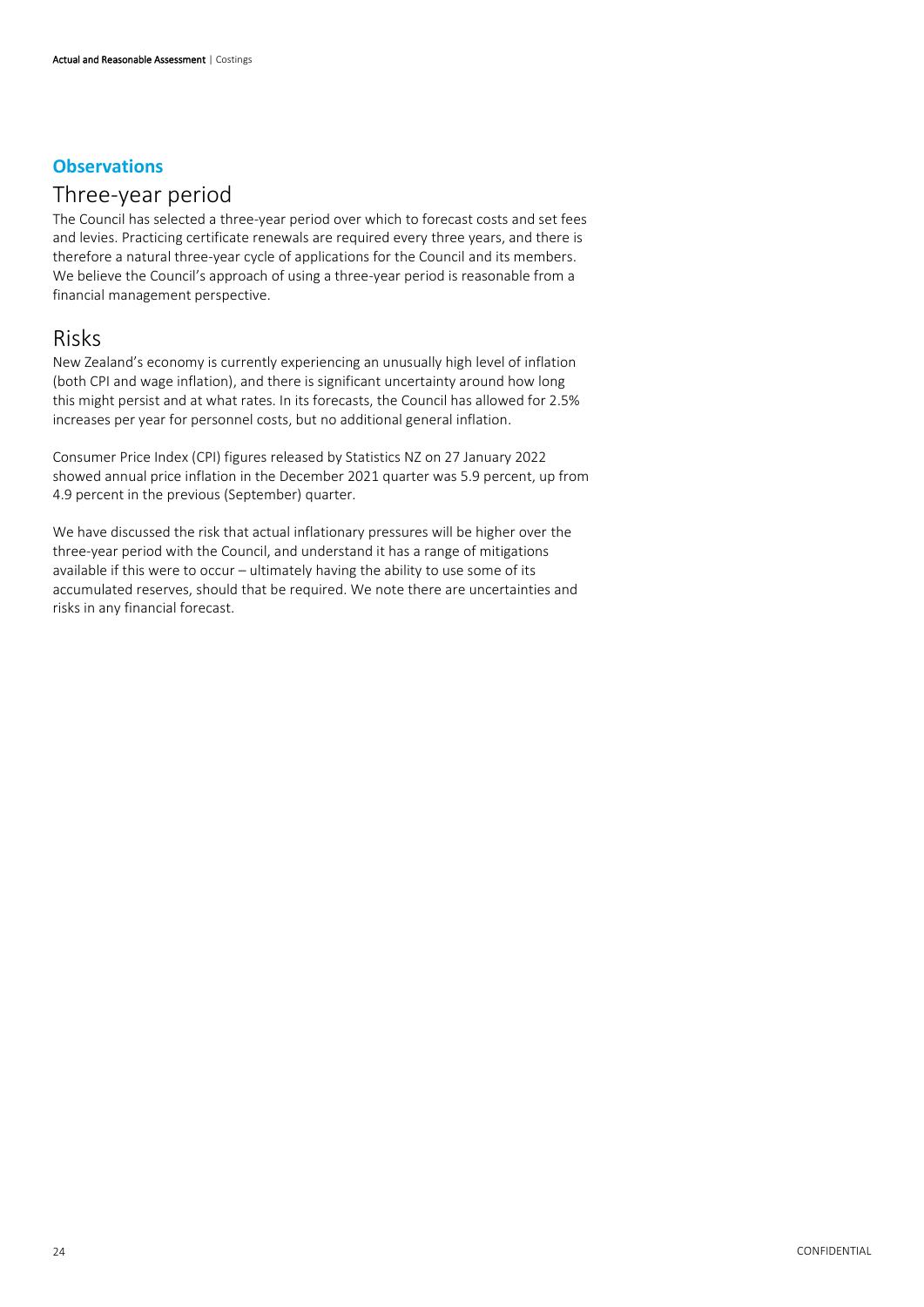# <span id="page-25-0"></span>Appendix A – Benchmarking Tables

#### **Notes about information availability – Benchmarking**

We sought to include as many relevant benchmarked organisations in each benchmark as practicable. However, due to differences in information availability and reporting, some benchmarks exclude potentially relevant organisations.

Notably TRBSA and NESA's annual reports did not contain staff or FTE details. Other Australian teacher registration bodies, such Western Australia, were excluded as we were not able to readily source information.

NESA was also excluded from several benchmarks due to its high annual expenditure, due to its wider mandate compared to other organisations.

#### **Benchmarking with allocated AITSL costs**

The Australian Institute for Teaching and School Leadership (AITSL) provides professional development and standards functions to the teaching profession in Australia at a Federal level. On the other hand, each Australian state has its own professional body for teachers delivering registration, certification and conduct services.

We apportioned AITSL costs across State bodies based on membership (number of teachers in each state) to enable the comparison in Figure 2 of this Report. This approach provides a more "like-for-like" comparison between the State bodies and the Teaching Council, in terms of core functions.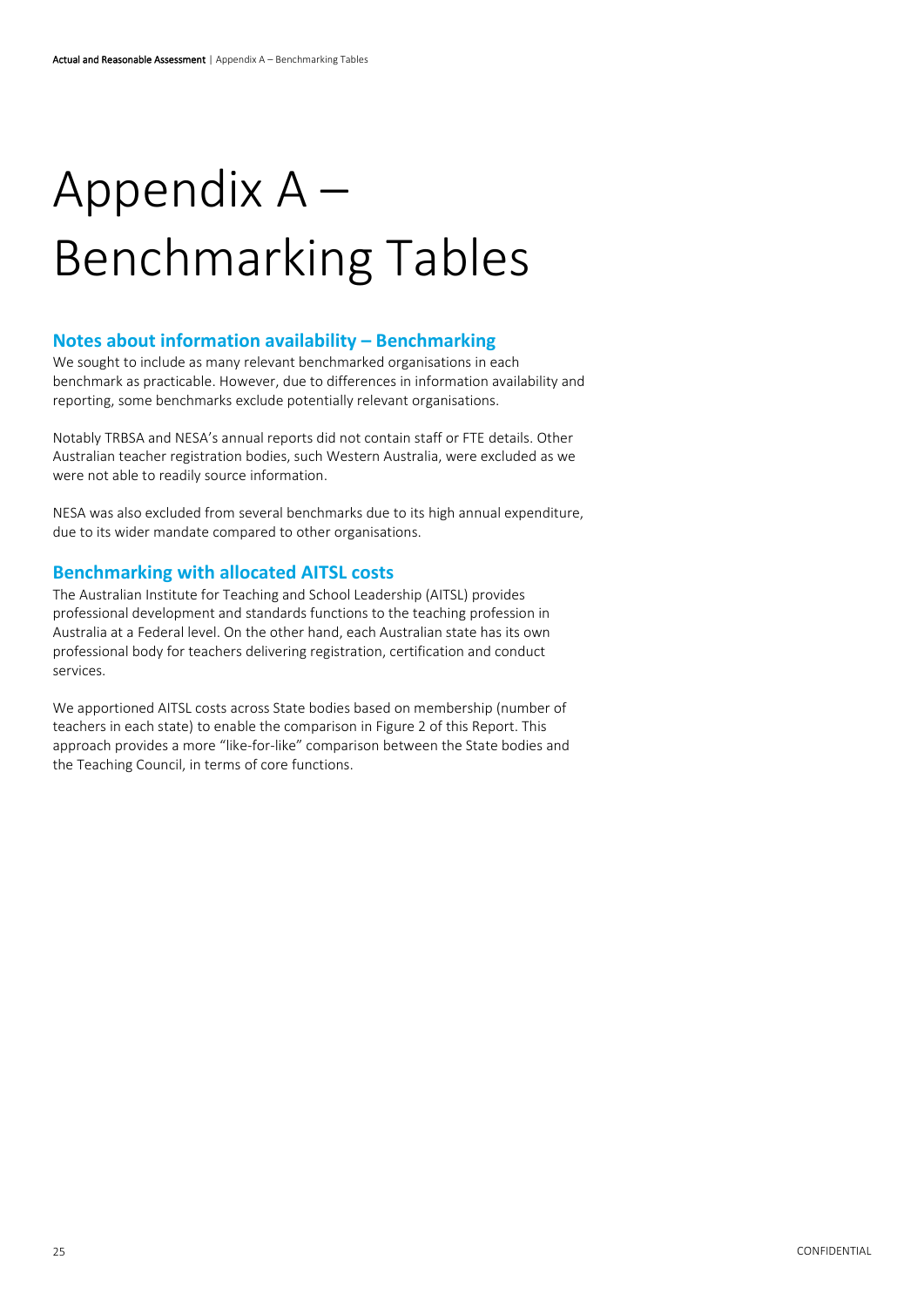# <span id="page-26-0"></span>Appendix B – Costings

Attached below is a detailed snapshot of all FY21 actual costs, FY22 budgeted costs and forecasted FY23, FY24 and FY25 costs for the Council under each function (all \$ thousands).

| <b>Function</b>                                                 |        | FY21 Actual Cost FY22 Budgeted Cost Change from FY21 to<br><b>FY22</b> |        |         | 3-year average | Change from FY22 to 3-<br>(FY23-FY25) year average (FY23-FY25) |
|-----------------------------------------------------------------|--------|------------------------------------------------------------------------|--------|---------|----------------|----------------------------------------------------------------|
|                                                                 |        |                                                                        | (5)    | (% )    |                |                                                                |
| Professional Responsibility                                     | 3,932  | 4,337                                                                  | 405    | 10.3    | 4,272          | $-55$                                                          |
| Registration                                                    | 1,628  | 1,480                                                                  | $-148$ | $-9.1$  | 1,629          | 149                                                            |
| Contact Centre                                                  | 580    | 509                                                                    | $-71$  | $-12.3$ | 534            | 26                                                             |
| Professional Services (Policy and<br><i>Implementation</i> )    | 742    | 761                                                                    | 19     | 3       | 799            | 38                                                             |
| Professional Services (Teacher<br>Capability and Collaboration) | 1,856  | 1,988                                                                  | 132    | 7.1     | 2,037          | 48                                                             |
| Projects                                                        | 1,517  | 600                                                                    | $-917$ | $-60.4$ | 800            | 200                                                            |
| Corporate – Finance                                             | 1,509  | 1,794                                                                  | 285    | 18.9    | 1,642          | $-152$                                                         |
| $Corporate - IT$                                                | 1,428  | 1,835                                                                  | 407    | 28.5    | 2,100          | 265                                                            |
| Corporate - HR/Admin                                            | 2,256  | 2,552                                                                  | 295    | 13.1    | 2,642          | 101                                                            |
| Corporate - Communications                                      | 587    | 605                                                                    | 18     | 3       | 632            | 27                                                             |
| Corporate – Executive <sup>16</sup>                             | 1,450  | 1,342                                                                  | $-107$ | $-7.4$  | 1,401          | 58                                                             |
| Corporate - Governance Council                                  | 268    | 364                                                                    | 96     | 35.8    | 337            | $-27$                                                          |
| Total                                                           | 17,753 | 18,167                                                                 | 414    | 2.3     | 18,825         | 679                                                            |

<sup>&</sup>lt;sup>16</sup> Note this includes salaries as well as other cost budgets held by the Executive such as for corporate legal services